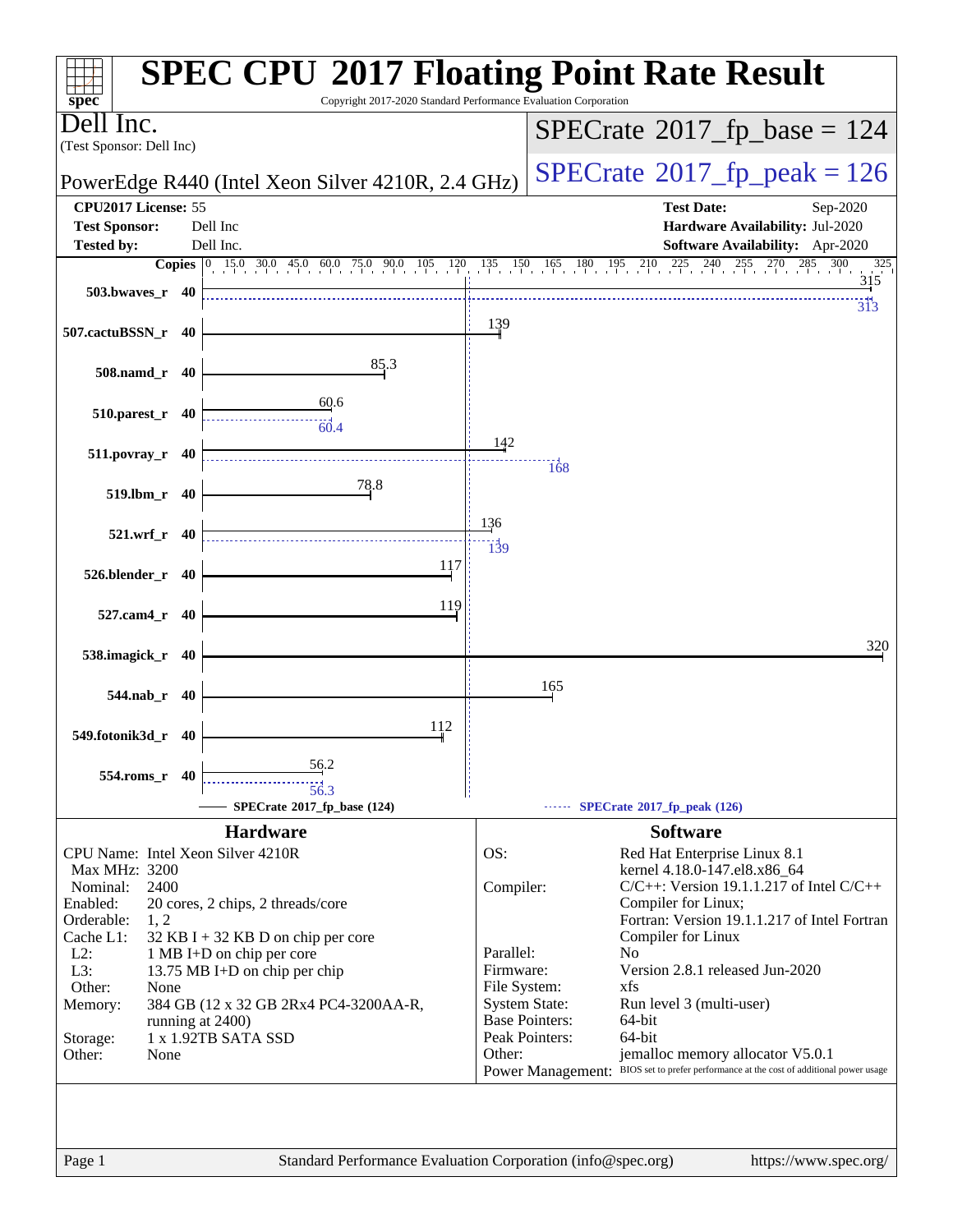| <b>SPEC CPU®2017 Floating Point Rate Result</b><br>spec<br>Copyright 2017-2020 Standard Performance Evaluation Corporation |                                                     |                |       |                        |                     |                |              |                                            |                        |                     |                   |              |                                 |              |
|----------------------------------------------------------------------------------------------------------------------------|-----------------------------------------------------|----------------|-------|------------------------|---------------------|----------------|--------------|--------------------------------------------|------------------------|---------------------|-------------------|--------------|---------------------------------|--------------|
| Dell Inc.                                                                                                                  |                                                     |                |       |                        |                     |                |              | $SPECTate$ <sup>®</sup> 2017_fp_base = 124 |                        |                     |                   |              |                                 |              |
| (Test Sponsor: Dell Inc)                                                                                                   |                                                     |                |       |                        |                     |                |              |                                            |                        |                     |                   |              |                                 |              |
| $SPECTate@2017fp peak = 126$<br>PowerEdge R440 (Intel Xeon Silver 4210R, 2.4 GHz)                                          |                                                     |                |       |                        |                     |                |              |                                            |                        |                     |                   |              |                                 |              |
| CPU2017 License: 55                                                                                                        |                                                     |                |       |                        |                     |                |              |                                            |                        |                     | <b>Test Date:</b> |              | Sep-2020                        |              |
| <b>Test Sponsor:</b>                                                                                                       | Dell Inc                                            |                |       |                        |                     |                |              |                                            |                        |                     |                   |              | Hardware Availability: Jul-2020 |              |
| <b>Tested by:</b>                                                                                                          | Dell Inc.<br><b>Software Availability:</b> Apr-2020 |                |       |                        |                     |                |              |                                            |                        |                     |                   |              |                                 |              |
| <b>Results Table</b>                                                                                                       |                                                     |                |       |                        |                     |                |              |                                            |                        |                     |                   |              |                                 |              |
| <b>Benchmark</b>                                                                                                           |                                                     |                |       | <b>Base</b>            |                     |                |              | Peak                                       |                        |                     |                   |              |                                 |              |
|                                                                                                                            | <b>Copies</b><br>40                                 | <b>Seconds</b> | Ratio | <b>Seconds</b><br>1274 | <b>Ratio</b><br>315 | <b>Seconds</b> | <b>Ratio</b> | <b>Copies</b><br>40                        | <b>Seconds</b><br>1273 | <b>Ratio</b><br>315 | <b>Seconds</b>    | <b>Ratio</b> | <b>Seconds</b>                  | <b>Ratio</b> |
| 503.bwayes r                                                                                                               |                                                     | 1275           | 315   |                        |                     |                |              |                                            |                        |                     | 1280              | 313          |                                 |              |
| 507.cactuBSSN r                                                                                                            | 40                                                  | 361            | 140   | 363                    | 139                 |                |              | 40                                         | 361                    | 140                 | 363               | 139          |                                 |              |
| 508.namd r                                                                                                                 | 40                                                  | 444            | 85.6  | 445                    | 85.3                |                |              | 40                                         | 444                    | 85.6                | 445               | 85.3         |                                 |              |
| 510.parest_r                                                                                                               | 40                                                  | 1728           | 60.6  | 1727                   | 60.6                |                |              | 40                                         | 1732                   | 60.4                | 1730              | 60.5         |                                 |              |
| 511.povray_r                                                                                                               | 40                                                  | 655            | 143   | 658                    | 142                 |                |              | 40                                         | 556                    | 168                 | 557               | 168          |                                 |              |
| 519.lbm r                                                                                                                  | 40                                                  | 535            | 78.8  | 534                    | 79.0                |                |              | 40                                         | 535                    | 78.8                | 534               | 79.0         |                                 |              |
| 521.wrf r                                                                                                                  | 40                                                  | 659            | 136   | 659                    | 136                 |                |              | 40                                         | 642                    | 139                 | 643               | 139          |                                 |              |
| 526.blender r                                                                                                              | 40                                                  | 520            | 117   | 520                    | 117                 |                |              | 40                                         | 520                    | 117                 | 520               | 117          |                                 |              |
| 527.cam4 r                                                                                                                 | 40                                                  | 585            | 120   | 586                    | 119                 |                |              | 40                                         | 585                    | 120                 | 586               | 119          |                                 |              |
| 538.imagick r                                                                                                              | 40                                                  | 311            | 320   | 311                    | 320                 |                |              | 40                                         | 311                    | 320                 | 311               | 320          |                                 |              |
| 544.nab r                                                                                                                  | 40                                                  | 409            | 165   | 408                    | 165                 |                |              | 40                                         | 409                    | 165                 | 408               | 165          |                                 |              |
| 549.fotonik3d r                                                                                                            | 40                                                  | 1375           | 113   | 1388                   | 112                 |                |              | 40                                         | 1375                   | 113                 | 1388              | 112          |                                 |              |
| 554.roms_r                                                                                                                 | 40                                                  | 1126           | 56.5  | 1131                   | 56.2                |                |              | 40                                         | 1127                   | 56.4                | 1129              | 56.3         |                                 |              |
| $SPECrate^*2017_fp\_base =$<br>124                                                                                         |                                                     |                |       |                        |                     |                |              |                                            |                        |                     |                   |              |                                 |              |

**[SPECrate](http://www.spec.org/auto/cpu2017/Docs/result-fields.html#SPECrate2017fppeak)[2017\\_fp\\_peak =](http://www.spec.org/auto/cpu2017/Docs/result-fields.html#SPECrate2017fppeak) 126**

Results appear in the [order in which they were run.](http://www.spec.org/auto/cpu2017/Docs/result-fields.html#RunOrder) Bold underlined text [indicates a median measurement.](http://www.spec.org/auto/cpu2017/Docs/result-fields.html#Median)

### **[Compiler Notes](http://www.spec.org/auto/cpu2017/Docs/result-fields.html#CompilerNotes)**

The inconsistent Compiler version information under Compiler Version section is due to a discrepancy in Intel Compiler. The correct version of C/C++ compiler is: Version 19.1.1.217 Build 20200306 Compiler for Linux The correct version of Fortran compiler is: Version 19.1.1.217 Build 20200306 Compiler for Linux

### **[Submit Notes](http://www.spec.org/auto/cpu2017/Docs/result-fields.html#SubmitNotes)**

 The numactl mechanism was used to bind copies to processors. The config file option 'submit' was used to generate numactl commands to bind each copy to a specific processor. For details, please see the config file.

### **[Operating System Notes](http://www.spec.org/auto/cpu2017/Docs/result-fields.html#OperatingSystemNotes)**

Stack size set to unlimited using "ulimit -s unlimited"

### **[Environment Variables Notes](http://www.spec.org/auto/cpu2017/Docs/result-fields.html#EnvironmentVariablesNotes)**

Environment variables set by runcpu before the start of the run: LD\_LIBRARY\_PATH = "/home/cpu2017/lib/intel64:/home/cpu2017/je5.0.1-64" MALLOC\_CONF = "retain:true"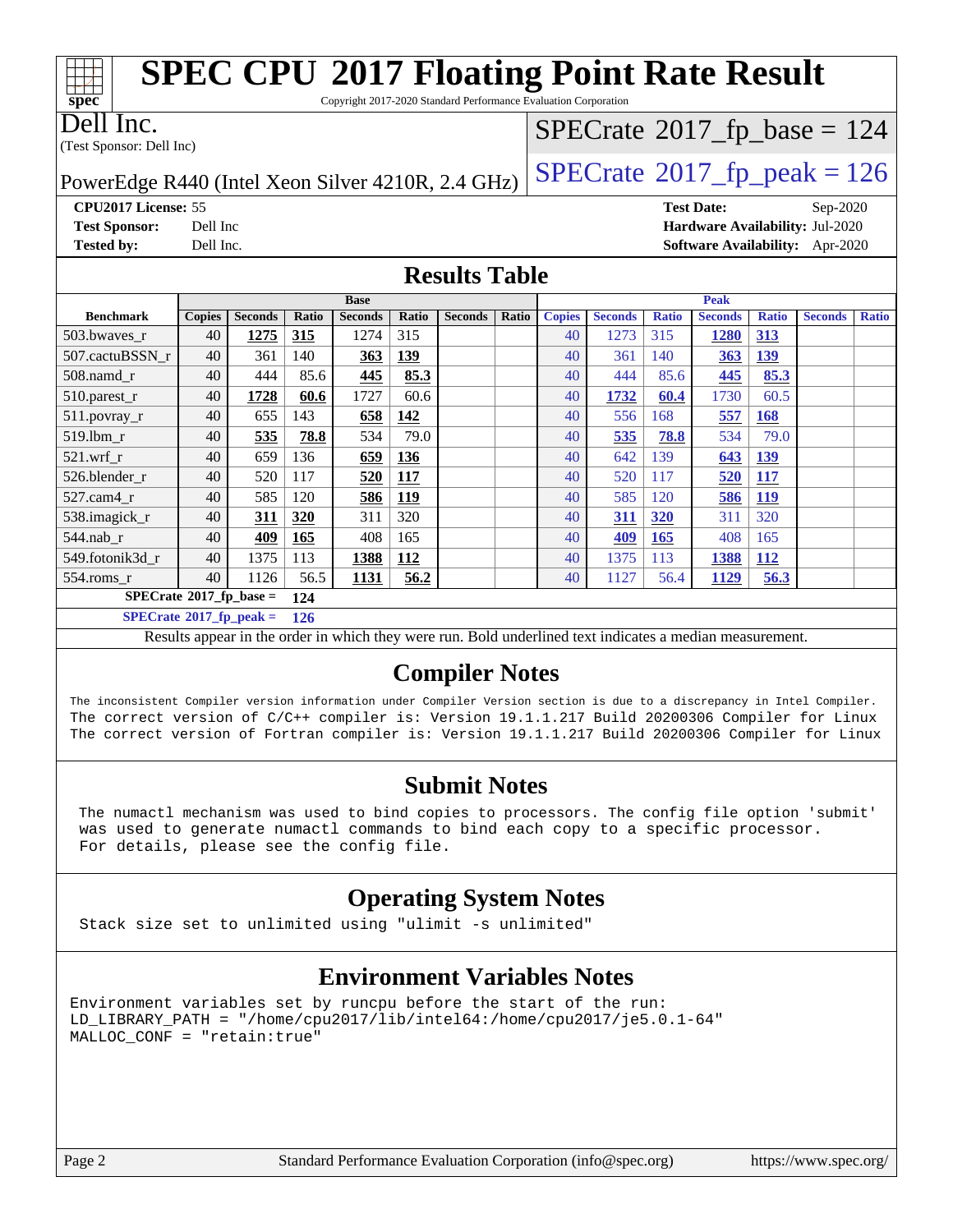

Copyright 2017-2020 Standard Performance Evaluation Corporation

(Test Sponsor: Dell Inc) Dell Inc.

 $SPECTate$ <sup>®</sup>[2017\\_fp\\_base =](http://www.spec.org/auto/cpu2017/Docs/result-fields.html#SPECrate2017fpbase) 124

PowerEdge R440 (Intel Xeon Silver 4210R, 2.4 GHz)  $\vert$  [SPECrate](http://www.spec.org/auto/cpu2017/Docs/result-fields.html#SPECrate2017fppeak)<sup>®</sup>[2017\\_fp\\_peak = 1](http://www.spec.org/auto/cpu2017/Docs/result-fields.html#SPECrate2017fppeak)26

**[CPU2017 License:](http://www.spec.org/auto/cpu2017/Docs/result-fields.html#CPU2017License)** 55 **[Test Date:](http://www.spec.org/auto/cpu2017/Docs/result-fields.html#TestDate)** Sep-2020

**[Test Sponsor:](http://www.spec.org/auto/cpu2017/Docs/result-fields.html#TestSponsor)** Dell Inc **[Hardware Availability:](http://www.spec.org/auto/cpu2017/Docs/result-fields.html#HardwareAvailability)** Jul-2020 **[Tested by:](http://www.spec.org/auto/cpu2017/Docs/result-fields.html#Testedby)** Dell Inc. **[Software Availability:](http://www.spec.org/auto/cpu2017/Docs/result-fields.html#SoftwareAvailability)** Apr-2020

#### **[General Notes](http://www.spec.org/auto/cpu2017/Docs/result-fields.html#GeneralNotes)**

 Binaries compiled on a system with 1x Intel Core i9-7980XE CPU + 64GB RAM memory using Redhat Enterprise Linux 8.0 NA: The test sponsor attests, as of date of publication, that CVE-2017-5754 (Meltdown) is mitigated in the system as tested and documented. Yes: The test sponsor attests, as of date of publication, that CVE-2017-5753 (Spectre variant 1) is mitigated in the system as tested and documented. Yes: The test sponsor attests, as of date of publication, that CVE-2017-5715 (Spectre variant 2) is mitigated in the system as tested and documented. jemalloc, a general purpose malloc implementation built with the RedHat Enterprise 7.5, and the system compiler gcc 4.8.5 sources available from jemalloc.net or<https://github.com/jemalloc/jemalloc/releases> **[Platform Notes](http://www.spec.org/auto/cpu2017/Docs/result-fields.html#PlatformNotes)** BIOS settings: Virtualization Technology disabled System Profile set to Custom CPU Performance set to Maximum Performance C States set to Autonomous C1E disabled Uncore Frequency set to Dynamic Energy Efficiency Policy set to Performance Memory Patrol Scrub set to standard Logical Processor enabled CPU Interconnect Bus Link Power Management disabled PCI ASPM L1 Link Power Management disabled UPI Prefetch enabled LLC Prefetch disabled Dead Line LLC Alloc enabled Directory AtoS disabled Sysinfo program /home/cpu2017/bin/sysinfo Rev: r6365 of 2019-08-21 295195f888a3d7edb1e6e46a485a0011 running on localhost.localdomain Tue Sep 1 19:54:21 2020 SUT (System Under Test) info as seen by some common utilities. For more information on this section, see <https://www.spec.org/cpu2017/Docs/config.html#sysinfo> From /proc/cpuinfo model name : Intel(R) Xeon(R) Silver 4210R CPU @ 2.40GHz 2 "physical id"s (chips) 40 "processors" cores, siblings (Caution: counting these is hw and system dependent. The following excerpts from /proc/cpuinfo might not be reliable. Use with caution.) cpu cores : 10 **(Continued on next page)**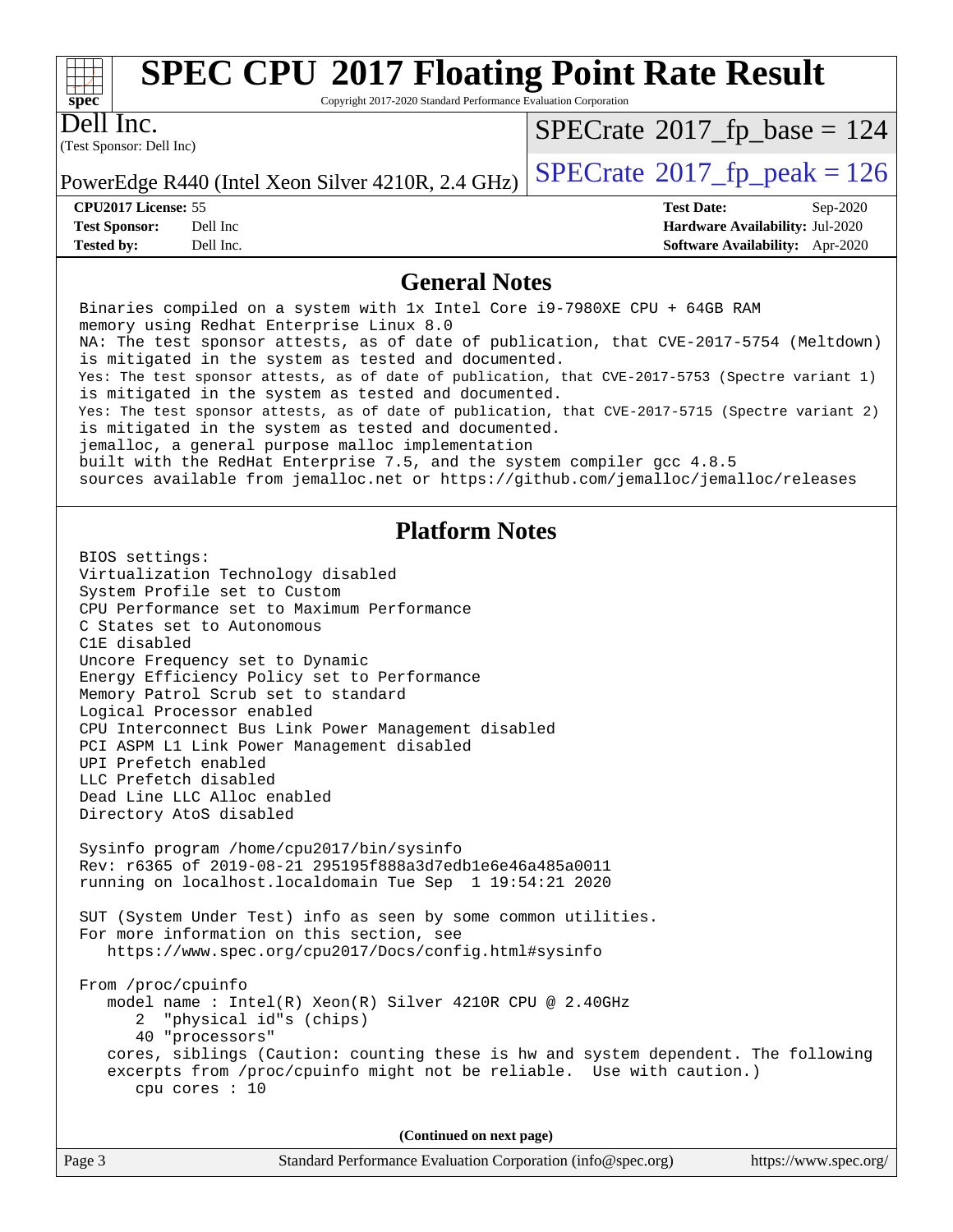| spec <sup>®</sup>                                                                                                                                                                                                                                                                                                                                                                                                                                                                                                                                  | Copyright 2017-2020 Standard Performance Evaluation Corporation                                                                                                                                                                                                        | <b>SPEC CPU®2017 Floating Point Rate Result</b>                                                                                                                                                                                                                                                                                                                                                                                                                                                                                                                                                                                                                                                                                                                                                                                                                                                                                                                                                                                                                                                                                                                                             |  |
|----------------------------------------------------------------------------------------------------------------------------------------------------------------------------------------------------------------------------------------------------------------------------------------------------------------------------------------------------------------------------------------------------------------------------------------------------------------------------------------------------------------------------------------------------|------------------------------------------------------------------------------------------------------------------------------------------------------------------------------------------------------------------------------------------------------------------------|---------------------------------------------------------------------------------------------------------------------------------------------------------------------------------------------------------------------------------------------------------------------------------------------------------------------------------------------------------------------------------------------------------------------------------------------------------------------------------------------------------------------------------------------------------------------------------------------------------------------------------------------------------------------------------------------------------------------------------------------------------------------------------------------------------------------------------------------------------------------------------------------------------------------------------------------------------------------------------------------------------------------------------------------------------------------------------------------------------------------------------------------------------------------------------------------|--|
| Dell Inc.<br>(Test Sponsor: Dell Inc)                                                                                                                                                                                                                                                                                                                                                                                                                                                                                                              |                                                                                                                                                                                                                                                                        | $SPECTate@2017_fp\_base = 124$                                                                                                                                                                                                                                                                                                                                                                                                                                                                                                                                                                                                                                                                                                                                                                                                                                                                                                                                                                                                                                                                                                                                                              |  |
| PowerEdge R440 (Intel Xeon Silver 4210R, 2.4 GHz)                                                                                                                                                                                                                                                                                                                                                                                                                                                                                                  |                                                                                                                                                                                                                                                                        | $SPECTate@2017_fp\_peak = 126$                                                                                                                                                                                                                                                                                                                                                                                                                                                                                                                                                                                                                                                                                                                                                                                                                                                                                                                                                                                                                                                                                                                                                              |  |
| CPU2017 License: 55<br><b>Test Sponsor:</b><br>Dell Inc<br><b>Tested by:</b><br>Dell Inc.                                                                                                                                                                                                                                                                                                                                                                                                                                                          |                                                                                                                                                                                                                                                                        | <b>Test Date:</b><br>Sep-2020<br>Hardware Availability: Jul-2020<br>Software Availability: Apr-2020                                                                                                                                                                                                                                                                                                                                                                                                                                                                                                                                                                                                                                                                                                                                                                                                                                                                                                                                                                                                                                                                                         |  |
|                                                                                                                                                                                                                                                                                                                                                                                                                                                                                                                                                    | <b>Platform Notes (Continued)</b>                                                                                                                                                                                                                                      |                                                                                                                                                                                                                                                                                                                                                                                                                                                                                                                                                                                                                                                                                                                                                                                                                                                                                                                                                                                                                                                                                                                                                                                             |  |
| siblings : 20                                                                                                                                                                                                                                                                                                                                                                                                                                                                                                                                      | physical 0: cores 0 1 2 3 4 8 9 10 11 12<br>physical 1: cores 0 1 2 3 4 8 9 10 11 12                                                                                                                                                                                   |                                                                                                                                                                                                                                                                                                                                                                                                                                                                                                                                                                                                                                                                                                                                                                                                                                                                                                                                                                                                                                                                                                                                                                                             |  |
| From lscpu:<br>Architecture:<br>$CPU$ op-mode( $s$ ):<br>Byte Order:<br>CPU(s):<br>On-line CPU(s) list: $0-39$<br>Thread( $s$ ) per core:<br>Core(s) per socket:<br>Socket(s):<br>NUMA $node(s):$<br>Vendor ID:<br>CPU family:<br>Model:<br>Model name:<br>Stepping:<br>CPU MHz:<br>$CPU$ max $MHz$ :<br>CPU min MHz:<br>BogoMIPS:<br>Virtualization:<br>L1d cache:<br>Lli cache:<br>$L2$ cache:<br>L3 cache:<br>NUMA $node0$ $CPU(s)$ :<br>NUMA nodel CPU(s):<br>Flagg:<br>arch_capabilities<br>/proc/cpuinfo cache data<br>cache size : 14080 KB | x86_64<br>$32$ -bit, $64$ -bit<br>Little Endian<br>40<br>2<br>10<br>2<br>$\overline{2}$<br>GenuineIntel<br>6<br>85<br>$Intel(R) Xeon(R) Silver 4210R CPU @ 2.40GHz$<br>7<br>1063.950<br>3200.0000<br>1000.0000<br>4800.00<br>$VT - x$<br>32K<br>32K<br>1024K<br>14080K | 0, 2, 4, 6, 8, 10, 12, 14, 16, 18, 20, 22, 24, 26, 28, 30, 32, 34, 36, 38<br>1, 3, 5, 7, 9, 11, 13, 15, 17, 19, 21, 23, 25, 27, 29, 31, 33, 35, 37, 39<br>fpu vme de pse tsc msr pae mce cx8 apic sep mtrr pge mca cmov<br>pat pse36 clflush dts acpi mmx fxsr sse sse2 ss ht tm pbe syscall nx pdpelgb rdtscp<br>lm constant_tsc art arch_perfmon pebs bts rep_good nopl xtopology nonstop_tsc cpuid<br>aperfmperf pni pclmulqdq dtes64 monitor ds_cpl vmx smx est tm2 ssse3 sdbg fma cx16<br>xtpr pdcm pcid dca sse4_1 sse4_2 x2apic movbe popcnt tsc_deadline_timer aes xsave<br>avx f16c rdrand lahf_lm abm 3dnowprefetch cpuid_fault epb cat_13 cdp_13<br>invpcid_single intel_ppin ssbd mba ibrs ibpb stibp ibrs_enhanced tpr_shadow vnmi<br>flexpriority ept vpid fsgsbase tsc_adjust bmil hle avx2 smep bmi2 erms invpcid rtm<br>cqm mpx rdt_a avx512f avx512dq rdseed adx smap clflushopt clwb intel_pt avx512cd<br>avx512bw avx512vl xsaveopt xsavec xgetbvl xsaves cqm_llc cqm_occup_llc cqm_mbm_total<br>cqm_mbm_local dtherm ida arat pln pts pku ospke avx512_vnni md_clear flush_l1d<br>From numactl --hardware WARNING: a numactl 'node' might or might not correspond to a |  |
|                                                                                                                                                                                                                                                                                                                                                                                                                                                                                                                                                    | (Continued on next page)                                                                                                                                                                                                                                               |                                                                                                                                                                                                                                                                                                                                                                                                                                                                                                                                                                                                                                                                                                                                                                                                                                                                                                                                                                                                                                                                                                                                                                                             |  |
| Page 4                                                                                                                                                                                                                                                                                                                                                                                                                                                                                                                                             | Standard Performance Evaluation Corporation (info@spec.org)                                                                                                                                                                                                            | https://www.spec.org/                                                                                                                                                                                                                                                                                                                                                                                                                                                                                                                                                                                                                                                                                                                                                                                                                                                                                                                                                                                                                                                                                                                                                                       |  |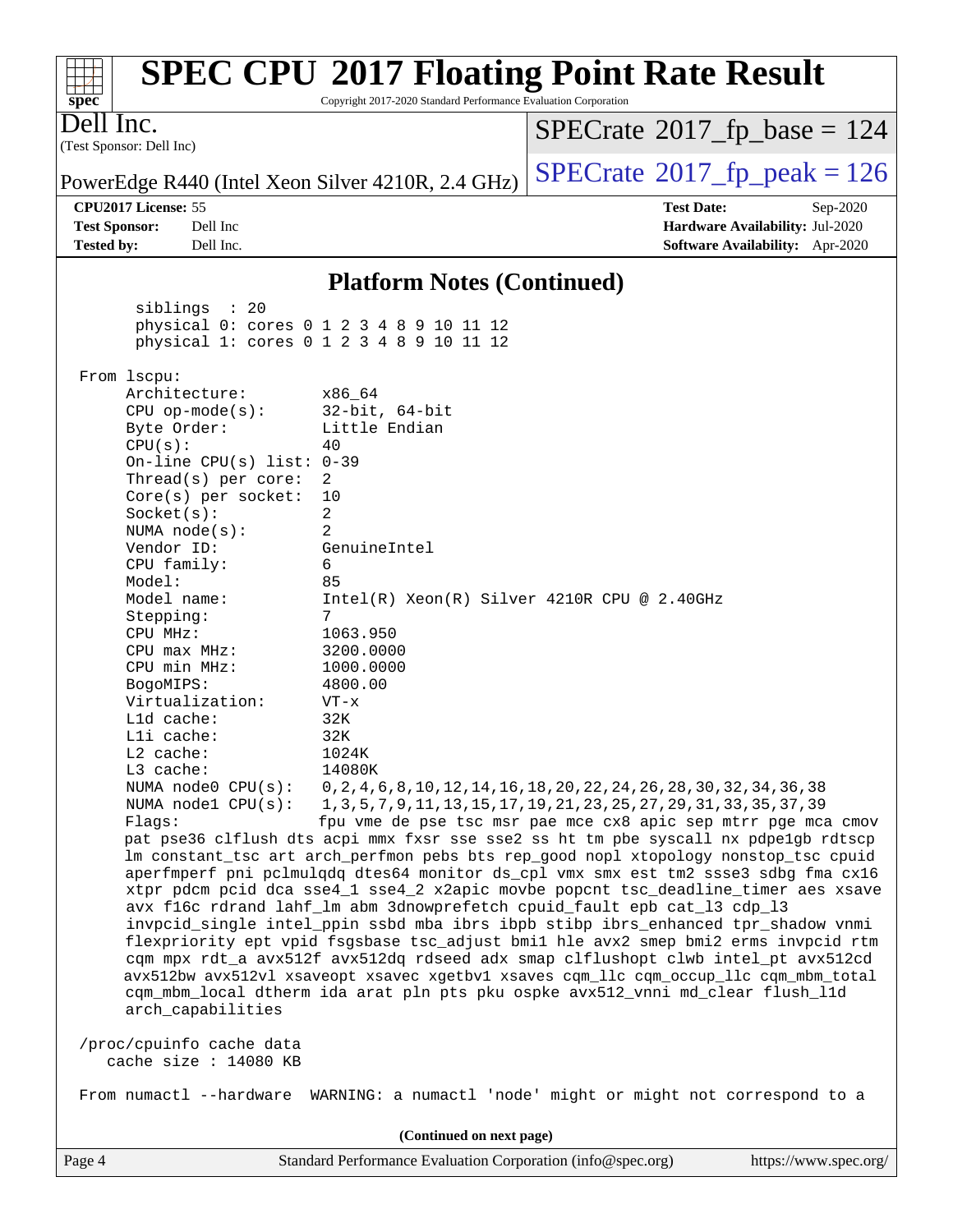#### **[SPEC CPU](http://www.spec.org/auto/cpu2017/Docs/result-fields.html#SPECCPU2017FloatingPointRateResult)[2017 Floating Point Rate Result](http://www.spec.org/auto/cpu2017/Docs/result-fields.html#SPECCPU2017FloatingPointRateResult)**  $+\ +$ **[spec](http://www.spec.org/)** Copyright 2017-2020 Standard Performance Evaluation Corporation Dell Inc.  $SPECTate$ <sup>®</sup>[2017\\_fp\\_base =](http://www.spec.org/auto/cpu2017/Docs/result-fields.html#SPECrate2017fpbase) 124 (Test Sponsor: Dell Inc) PowerEdge R440 (Intel Xeon Silver 4210R, 2.4 GHz)  $\vert$  [SPECrate](http://www.spec.org/auto/cpu2017/Docs/result-fields.html#SPECrate2017fppeak)<sup>®</sup>[2017\\_fp\\_peak = 1](http://www.spec.org/auto/cpu2017/Docs/result-fields.html#SPECrate2017fppeak)26 **[CPU2017 License:](http://www.spec.org/auto/cpu2017/Docs/result-fields.html#CPU2017License)** 55 **[Test Date:](http://www.spec.org/auto/cpu2017/Docs/result-fields.html#TestDate)** Sep-2020 **[Test Sponsor:](http://www.spec.org/auto/cpu2017/Docs/result-fields.html#TestSponsor)** Dell Inc **[Hardware Availability:](http://www.spec.org/auto/cpu2017/Docs/result-fields.html#HardwareAvailability)** Jul-2020 **[Tested by:](http://www.spec.org/auto/cpu2017/Docs/result-fields.html#Testedby)** Dell Inc. **[Software Availability:](http://www.spec.org/auto/cpu2017/Docs/result-fields.html#SoftwareAvailability)** Apr-2020 **[Platform Notes \(Continued\)](http://www.spec.org/auto/cpu2017/Docs/result-fields.html#PlatformNotes)** physical chip.

 available: 2 nodes (0-1) node 0 cpus: 0 2 4 6 8 10 12 14 16 18 20 22 24 26 28 30 32 34 36 38 node 0 size: 192048 MB node 0 free: 190440 MB node 1 cpus: 1 3 5 7 9 11 13 15 17 19 21 23 25 27 29 31 33 35 37 39 node 1 size: 193531 MB node 1 free: 192327 MB node distances: node 0 1 0: 10 21 1: 21 10 From /proc/meminfo MemTotal: 394833816 kB HugePages\_Total: 0 Hugepagesize: 2048 kB From /etc/\*release\* /etc/\*version\* os-release: NAME="Red Hat Enterprise Linux" VERSION="8.1 (Ootpa)" ID="rhel" ID\_LIKE="fedora" VERSION\_ID="8.1" PLATFORM\_ID="platform:el8" PRETTY\_NAME="Red Hat Enterprise Linux 8.1 (Ootpa)" ANSI\_COLOR="0;31" redhat-release: Red Hat Enterprise Linux release 8.1 (Ootpa) system-release: Red Hat Enterprise Linux release 8.1 (Ootpa) system-release-cpe: cpe:/o:redhat:enterprise\_linux:8.1:ga uname -a: Linux localhost.localdomain 4.18.0-147.el8.x86\_64 #1 SMP Thu Sep 26 15:52:44 UTC 2019 x86\_64 x86\_64 x86\_64 GNU/Linux Kernel self-reported vulnerability status: CVE-2018-3620 (L1 Terminal Fault): Not affected Microarchitectural Data Sampling: Not affected CVE-2017-5754 (Meltdown): Not affected CVE-2018-3639 (Speculative Store Bypass): Mitigation: Speculative Store Bypass disabled via prctl and seccomp CVE-2017-5753 (Spectre variant 1): Mitigation: usercopy/swapgs barriers and \_\_user pointer sanitization CVE-2017-5715 (Spectre variant 2): Mitigation: Enhanced IBRS, IBPB: conditional, RSB filling **(Continued on next page)**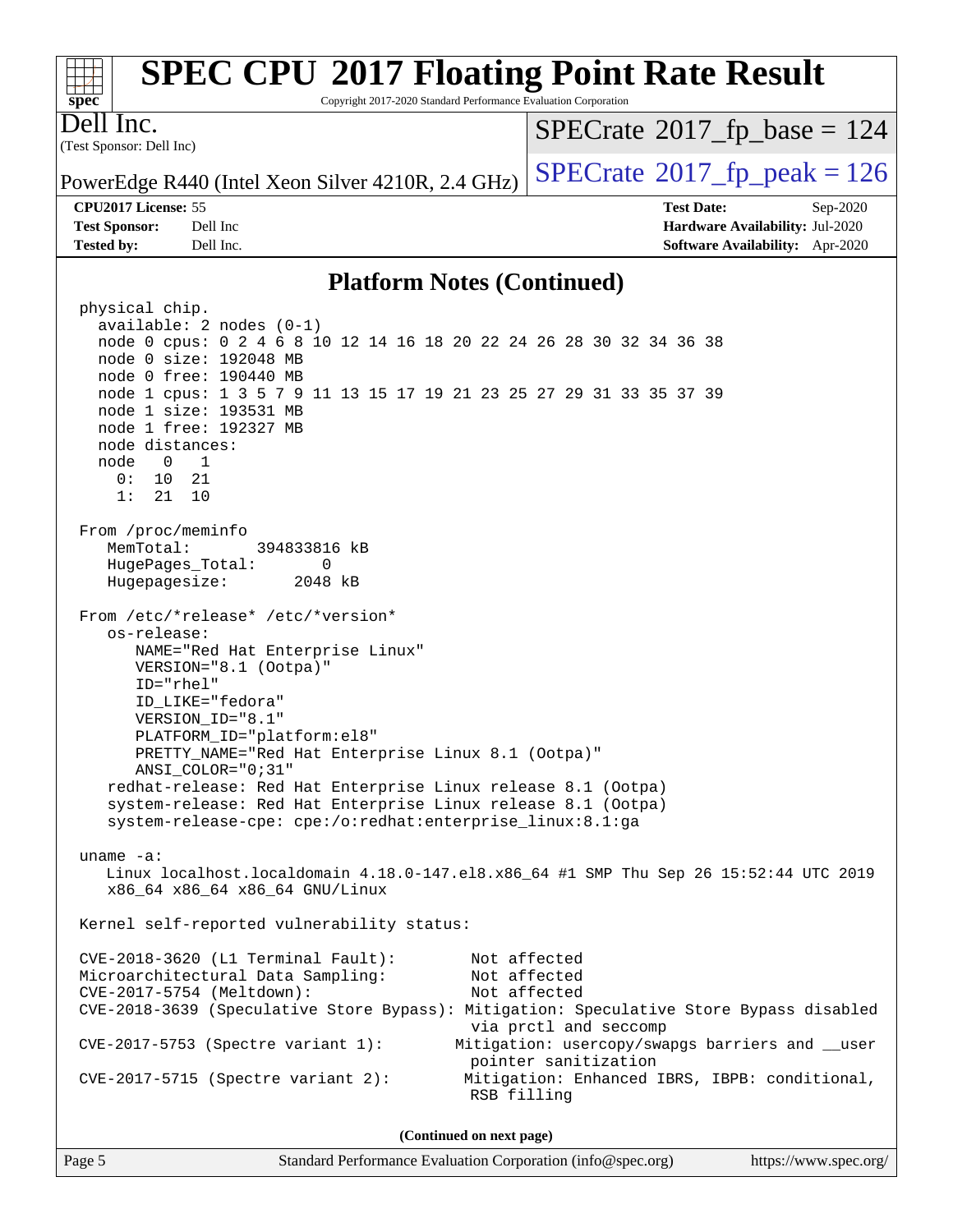| <b>SPEC CPU®2017 Floating Point Rate Result</b><br>Copyright 2017-2020 Standard Performance Evaluation Corporation<br>$spec^*$                                                                                                                                                                                                                                                                                                                                                                                                                                                                                                                                                                                                                                                                                 |                                                                                                     |  |  |  |
|----------------------------------------------------------------------------------------------------------------------------------------------------------------------------------------------------------------------------------------------------------------------------------------------------------------------------------------------------------------------------------------------------------------------------------------------------------------------------------------------------------------------------------------------------------------------------------------------------------------------------------------------------------------------------------------------------------------------------------------------------------------------------------------------------------------|-----------------------------------------------------------------------------------------------------|--|--|--|
| Dell Inc.<br>(Test Sponsor: Dell Inc)                                                                                                                                                                                                                                                                                                                                                                                                                                                                                                                                                                                                                                                                                                                                                                          | $SPECrate^{\circ}2017$ [p base = 124                                                                |  |  |  |
| PowerEdge R440 (Intel Xeon Silver 4210R, 2.4 GHz)                                                                                                                                                                                                                                                                                                                                                                                                                                                                                                                                                                                                                                                                                                                                                              | $SPECTate@2017fr peak = 126$                                                                        |  |  |  |
| CPU2017 License: 55<br><b>Test Sponsor:</b><br>Dell Inc<br><b>Tested by:</b><br>Dell Inc.                                                                                                                                                                                                                                                                                                                                                                                                                                                                                                                                                                                                                                                                                                                      | <b>Test Date:</b><br>Sep-2020<br>Hardware Availability: Jul-2020<br>Software Availability: Apr-2020 |  |  |  |
| <b>Platform Notes (Continued)</b>                                                                                                                                                                                                                                                                                                                                                                                                                                                                                                                                                                                                                                                                                                                                                                              |                                                                                                     |  |  |  |
| run-level 3 Sep $1$ 13:26 last=5                                                                                                                                                                                                                                                                                                                                                                                                                                                                                                                                                                                                                                                                                                                                                                               |                                                                                                     |  |  |  |
| SPEC is set to: /home/cpu2017<br>Filesystem<br>Size<br>Type<br>/dev/mapper/rhel-home xfs<br>1.7T<br>23G 1.7T<br>From /sys/devices/virtual/dmi/id<br>Dell Inc. 2.8.1 06/30/2020<br>BIOS:<br>Vendor: Dell Inc.<br>Product: PowerEdge R440<br>Product Family: PowerEdge<br>Serial: F9TD613<br>Additional information from dmidecode follows. WARNING: Use caution when you interpret<br>this section. The 'dmidecode' program reads system data which is "intended to allow<br>hardware to be accurately determined", but the intent may not be met, as there are<br>frequent changes to hardware, firmware, and the "DMTF SMBIOS" standard.<br>Memory:<br>12x 002C069D002C 36ASF4G72PZ-3G2E2 32 GB 2 rank 3200<br>4x Not Specified Not Specified<br>(End of data from sysinfo program)<br>Memory running at 2400 | Used Avail Use% Mounted on<br>$2\%$ /home                                                           |  |  |  |
| <b>Compiler Version Notes</b>                                                                                                                                                                                                                                                                                                                                                                                                                                                                                                                                                                                                                                                                                                                                                                                  |                                                                                                     |  |  |  |
| 519.1bm_r(base, peak) 538.imagick_r(base, peak)<br>С<br>$544$ .nab $r(base, peak)$                                                                                                                                                                                                                                                                                                                                                                                                                                                                                                                                                                                                                                                                                                                             |                                                                                                     |  |  |  |
| Intel(R) C Compiler for applications running on Intel(R) 64, Version 2021.1<br>NextGen Build 20200304<br>Copyright (C) 1985-2020 Intel Corporation. All rights reserved.                                                                                                                                                                                                                                                                                                                                                                                                                                                                                                                                                                                                                                       |                                                                                                     |  |  |  |
| 508.namd_r(base, peak) 510.parest_r(base, peak)<br>$C++$                                                                                                                                                                                                                                                                                                                                                                                                                                                                                                                                                                                                                                                                                                                                                       |                                                                                                     |  |  |  |
| Intel(R) $C++$ Compiler for applications running on Intel(R) 64, Version 2021.1<br>NextGen Build 20200304<br>Copyright (C) 1985-2020 Intel Corporation. All rights reserved.                                                                                                                                                                                                                                                                                                                                                                                                                                                                                                                                                                                                                                   |                                                                                                     |  |  |  |
| $511.povray_r(base) 526.blender_r(base, peak)$<br>$C++$ , $C$                                                                                                                                                                                                                                                                                                                                                                                                                                                                                                                                                                                                                                                                                                                                                  |                                                                                                     |  |  |  |
| (Continued on next page)                                                                                                                                                                                                                                                                                                                                                                                                                                                                                                                                                                                                                                                                                                                                                                                       |                                                                                                     |  |  |  |
| Page 6<br>Standard Performance Evaluation Corporation (info@spec.org)                                                                                                                                                                                                                                                                                                                                                                                                                                                                                                                                                                                                                                                                                                                                          | https://www.spec.org/                                                                               |  |  |  |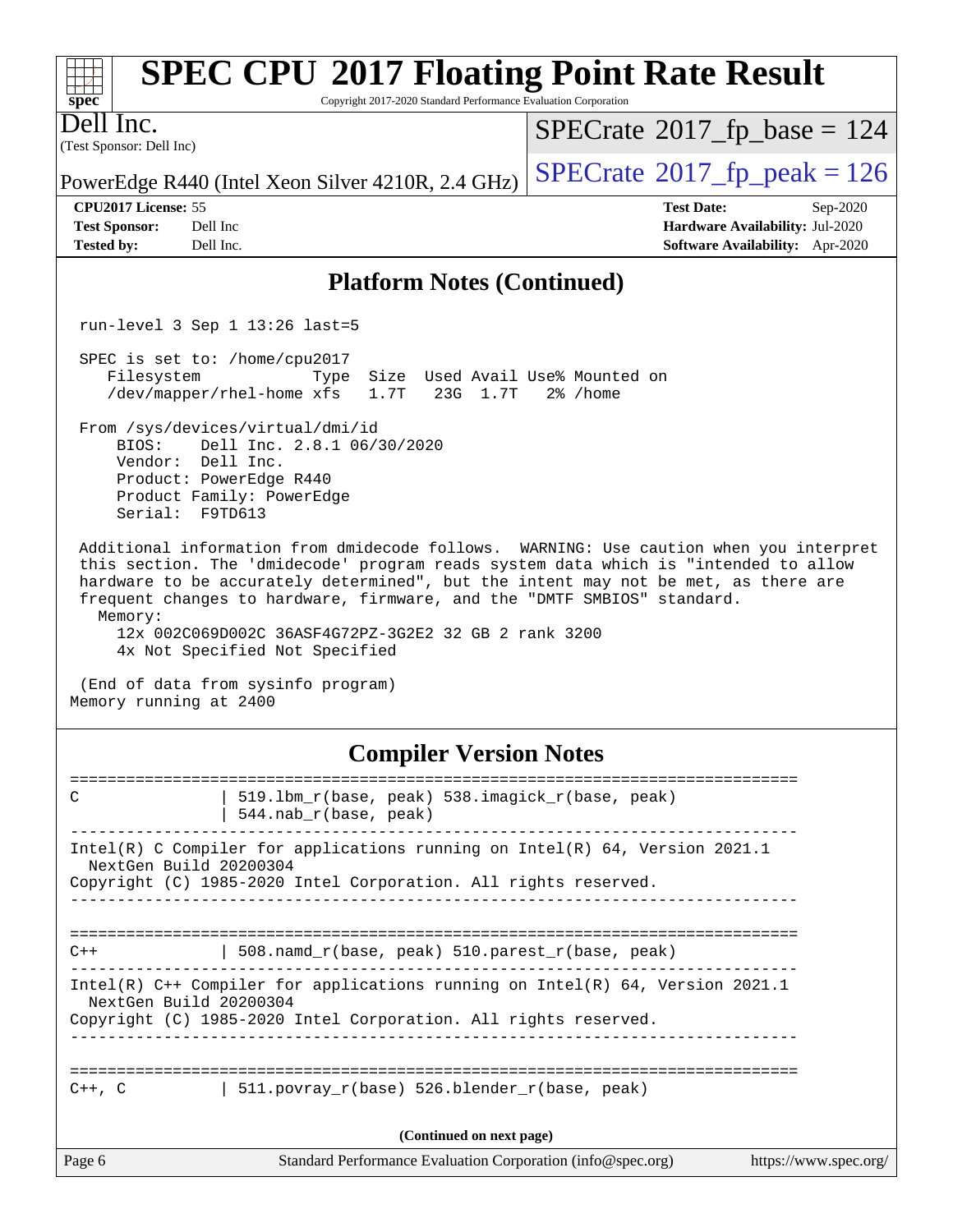

Copyright 2017-2020 Standard Performance Evaluation Corporation

(Test Sponsor: Dell Inc) Dell Inc.

 $SPECrate$ <sup>®</sup>[2017\\_fp\\_base =](http://www.spec.org/auto/cpu2017/Docs/result-fields.html#SPECrate2017fpbase) 124

PowerEdge R440 (Intel Xeon Silver 4210R, 2.4 GHz)  $\left|$  [SPECrate](http://www.spec.org/auto/cpu2017/Docs/result-fields.html#SPECrate2017fppeak)®[2017\\_fp\\_peak = 1](http://www.spec.org/auto/cpu2017/Docs/result-fields.html#SPECrate2017fppeak)26

**[CPU2017 License:](http://www.spec.org/auto/cpu2017/Docs/result-fields.html#CPU2017License)** 55 **[Test Date:](http://www.spec.org/auto/cpu2017/Docs/result-fields.html#TestDate)** Sep-2020 **[Test Sponsor:](http://www.spec.org/auto/cpu2017/Docs/result-fields.html#TestSponsor)** Dell Inc **[Hardware Availability:](http://www.spec.org/auto/cpu2017/Docs/result-fields.html#HardwareAvailability)** Jul-2020 **[Tested by:](http://www.spec.org/auto/cpu2017/Docs/result-fields.html#Testedby)** Dell Inc. **[Software Availability:](http://www.spec.org/auto/cpu2017/Docs/result-fields.html#SoftwareAvailability)** Apr-2020

### **[Compiler Version Notes \(Continued\)](http://www.spec.org/auto/cpu2017/Docs/result-fields.html#CompilerVersionNotes)**

| Page 7                                           | Standard Performance Evaluation Corporation (info@spec.org)                                                                                                                                                                                                                                                                                                              | https://www.spec.org/ |
|--------------------------------------------------|--------------------------------------------------------------------------------------------------------------------------------------------------------------------------------------------------------------------------------------------------------------------------------------------------------------------------------------------------------------------------|-----------------------|
|                                                  | (Continued on next page)                                                                                                                                                                                                                                                                                                                                                 |                       |
| NextGen Build 20200304                           | Intel(R) C++ Compiler for applications running on Intel(R) $64$ , Version 2021.1                                                                                                                                                                                                                                                                                         |                       |
|                                                  | $C++$ , C, Fortran   507.cactuBSSN_r(base, peak)                                                                                                                                                                                                                                                                                                                         |                       |
|                                                  | Intel(R) $C++$ Intel(R) 64 Compiler for applications running on Intel(R) 64,<br>Version 19.1.1.217 Build 20200306<br>Copyright (C) 1985-2020 Intel Corporation. All rights reserved.<br>Intel(R) C Intel(R) 64 Compiler for applications running on Intel(R) 64,<br>Version 19.1.1.217 Build 20200306<br>Copyright (C) 1985-2020 Intel Corporation. All rights reserved. |                       |
|                                                  | $C++$ , C $\qquad \qquad$ 511.povray_r(peak)<br>---------------------------                                                                                                                                                                                                                                                                                              |                       |
| NextGen Build 20200304<br>NextGen Build 20200304 | Intel(R) $C++$ Compiler for applications running on Intel(R) 64, Version 2021.1<br>Copyright (C) 1985-2020 Intel Corporation. All rights reserved.<br>Intel(R) C Compiler for applications running on Intel(R) 64, Version 2021.1<br>Copyright (C) 1985-2020 Intel Corporation. All rights reserved.                                                                     |                       |
|                                                  | $C++$ , C $\qquad$   511.povray_r(base) 526.blender_r(base, peak)                                                                                                                                                                                                                                                                                                        |                       |
|                                                  | Intel(R) $C++$ Intel(R) 64 Compiler for applications running on Intel(R) 64,<br>Version 19.1.1.217 Build 20200306<br>Copyright (C) 1985-2020 Intel Corporation. All rights reserved.<br>Intel(R) C Intel(R) 64 Compiler for applications running on Intel(R) 64,<br>Version 19.1.1.217 Build 20200306<br>Copyright (C) 1985-2020 Intel Corporation. All rights reserved. |                       |
|                                                  | $C++$ , $C$   511.povray_r(peak)                                                                                                                                                                                                                                                                                                                                         |                       |
|                                                  | ____________________________________                                                                                                                                                                                                                                                                                                                                     |                       |
| NextGen Build 20200304<br>NextGen Build 20200304 | Copyright (C) 1985-2020 Intel Corporation. All rights reserved.<br>Intel(R) C Compiler for applications running on Intel(R) $64$ , Version 2021.1<br>Copyright (C) 1985-2020 Intel Corporation. All rights reserved.                                                                                                                                                     |                       |
|                                                  | Intel(R) $C++$ Compiler for applications running on Intel(R) 64, Version 2021.1                                                                                                                                                                                                                                                                                          |                       |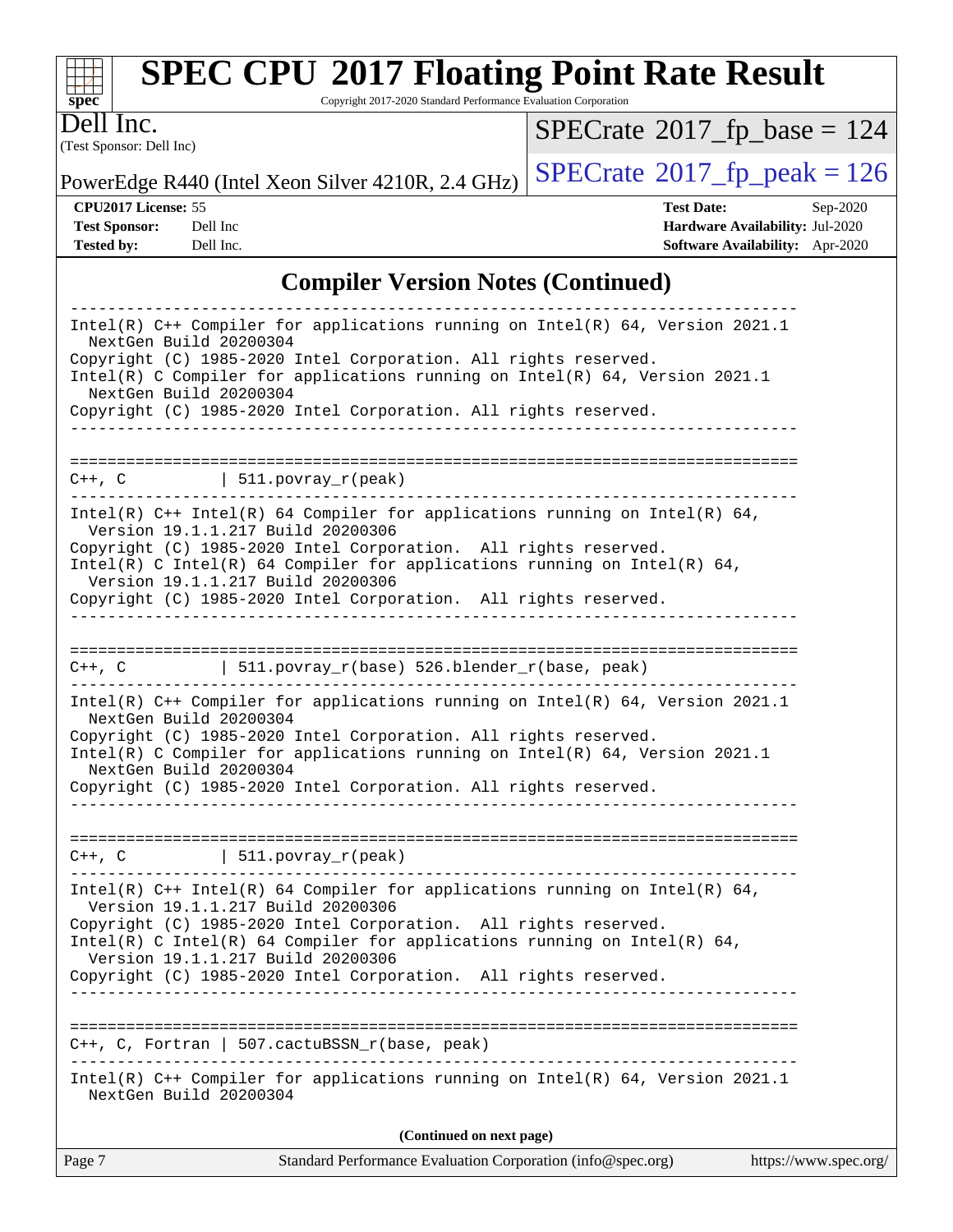

Copyright 2017-2020 Standard Performance Evaluation Corporation

(Test Sponsor: Dell Inc) Dell Inc.

 $SPECrate$ <sup>®</sup>[2017\\_fp\\_base =](http://www.spec.org/auto/cpu2017/Docs/result-fields.html#SPECrate2017fpbase) 124

PowerEdge R440 (Intel Xeon Silver 4210R, 2.4 GHz)  $\left|$  [SPECrate](http://www.spec.org/auto/cpu2017/Docs/result-fields.html#SPECrate2017fppeak)®[2017\\_fp\\_peak = 1](http://www.spec.org/auto/cpu2017/Docs/result-fields.html#SPECrate2017fppeak)26

**[CPU2017 License:](http://www.spec.org/auto/cpu2017/Docs/result-fields.html#CPU2017License)** 55 **[Test Date:](http://www.spec.org/auto/cpu2017/Docs/result-fields.html#TestDate)** Sep-2020 **[Test Sponsor:](http://www.spec.org/auto/cpu2017/Docs/result-fields.html#TestSponsor)** Dell Inc **[Hardware Availability:](http://www.spec.org/auto/cpu2017/Docs/result-fields.html#HardwareAvailability)** Jul-2020 **[Tested by:](http://www.spec.org/auto/cpu2017/Docs/result-fields.html#Testedby)** Dell Inc. **[Software Availability:](http://www.spec.org/auto/cpu2017/Docs/result-fields.html#SoftwareAvailability)** Apr-2020

### **[Compiler Version Notes \(Continued\)](http://www.spec.org/auto/cpu2017/Docs/result-fields.html#CompilerVersionNotes)**

|                        | Copyright (C) 1985-2020 Intel Corporation. All rights reserved.<br>Intel(R) C Compiler for applications running on Intel(R) $64$ , Version 2021.1 |                       |  |  |  |  |
|------------------------|---------------------------------------------------------------------------------------------------------------------------------------------------|-----------------------|--|--|--|--|
| NextGen Build 20200304 |                                                                                                                                                   |                       |  |  |  |  |
|                        | Copyright (C) 1985-2020 Intel Corporation. All rights reserved.                                                                                   |                       |  |  |  |  |
|                        | $Intel(R)$ Fortran Intel(R) 64 Compiler for applications running on Intel(R)                                                                      |                       |  |  |  |  |
|                        | 64, Version 19.1.1.217 Build 20200306<br>Copyright (C) 1985-2020 Intel Corporation. All rights reserved.                                          |                       |  |  |  |  |
|                        | ________________________________                                                                                                                  |                       |  |  |  |  |
|                        |                                                                                                                                                   |                       |  |  |  |  |
| Fortran                | 503.bwaves_r(base, peak) 549.fotonik3d_r(base, peak)<br>$554.rows_r(base, peak)$                                                                  |                       |  |  |  |  |
|                        | $Intel(R)$ Fortran Intel(R) 64 Compiler for applications running on Intel(R)                                                                      |                       |  |  |  |  |
|                        | 64, Version 19.1.1.217 Build 20200306                                                                                                             |                       |  |  |  |  |
|                        | Copyright (C) 1985-2020 Intel Corporation. All rights reserved.                                                                                   |                       |  |  |  |  |
|                        |                                                                                                                                                   |                       |  |  |  |  |
|                        | Fortran, $C$   521.wrf_r(base) 527.cam4_r(base, peak)                                                                                             |                       |  |  |  |  |
|                        |                                                                                                                                                   |                       |  |  |  |  |
|                        | $Intel(R)$ Fortran Intel(R) 64 Compiler for applications running on Intel(R)<br>64, Version 19.1.1.217 Build 20200306                             |                       |  |  |  |  |
|                        | Copyright (C) 1985-2020 Intel Corporation. All rights reserved.                                                                                   |                       |  |  |  |  |
|                        | Intel(R) C Compiler for applications running on $Intel(R) 64$ , Version 2021.1                                                                    |                       |  |  |  |  |
| NextGen Build 20200304 |                                                                                                                                                   |                       |  |  |  |  |
|                        | Copyright (C) 1985-2020 Intel Corporation. All rights reserved.                                                                                   |                       |  |  |  |  |
|                        |                                                                                                                                                   |                       |  |  |  |  |
|                        | Fortran, $C$   521.wrf_r(peak)                                                                                                                    |                       |  |  |  |  |
| ---------------        |                                                                                                                                                   |                       |  |  |  |  |
|                        | $Intel(R)$ Fortran Intel(R) 64 Compiler for applications running on Intel(R)                                                                      |                       |  |  |  |  |
|                        | 64, Version 19.1.1.217 Build 20200306<br>Copyright (C) 1985-2020 Intel Corporation. All rights reserved.                                          |                       |  |  |  |  |
|                        | $Intel(R)$ C Intel(R) 64 Compiler for applications running on Intel(R) 64,                                                                        |                       |  |  |  |  |
|                        | Version 19.1.1.217 Build 20200306                                                                                                                 |                       |  |  |  |  |
|                        | Copyright (C) 1985-2020 Intel Corporation. All rights reserved.                                                                                   |                       |  |  |  |  |
|                        |                                                                                                                                                   |                       |  |  |  |  |
|                        | Fortran, C $521.wrf_r(base) 527.cam4_r(base, peak)$                                                                                               |                       |  |  |  |  |
|                        |                                                                                                                                                   |                       |  |  |  |  |
|                        | $Intel(R)$ Fortran Intel(R) 64 Compiler for applications running on Intel(R)                                                                      |                       |  |  |  |  |
|                        | 64, Version 19.1.1.217 Build 20200306<br>Copyright (C) 1985-2020 Intel Corporation. All rights reserved.                                          |                       |  |  |  |  |
|                        | Intel(R) C Compiler for applications running on Intel(R) 64, Version 2021.1                                                                       |                       |  |  |  |  |
|                        |                                                                                                                                                   |                       |  |  |  |  |
|                        | (Continued on next page)                                                                                                                          |                       |  |  |  |  |
| Page 8                 | Standard Performance Evaluation Corporation (info@spec.org)                                                                                       | https://www.spec.org/ |  |  |  |  |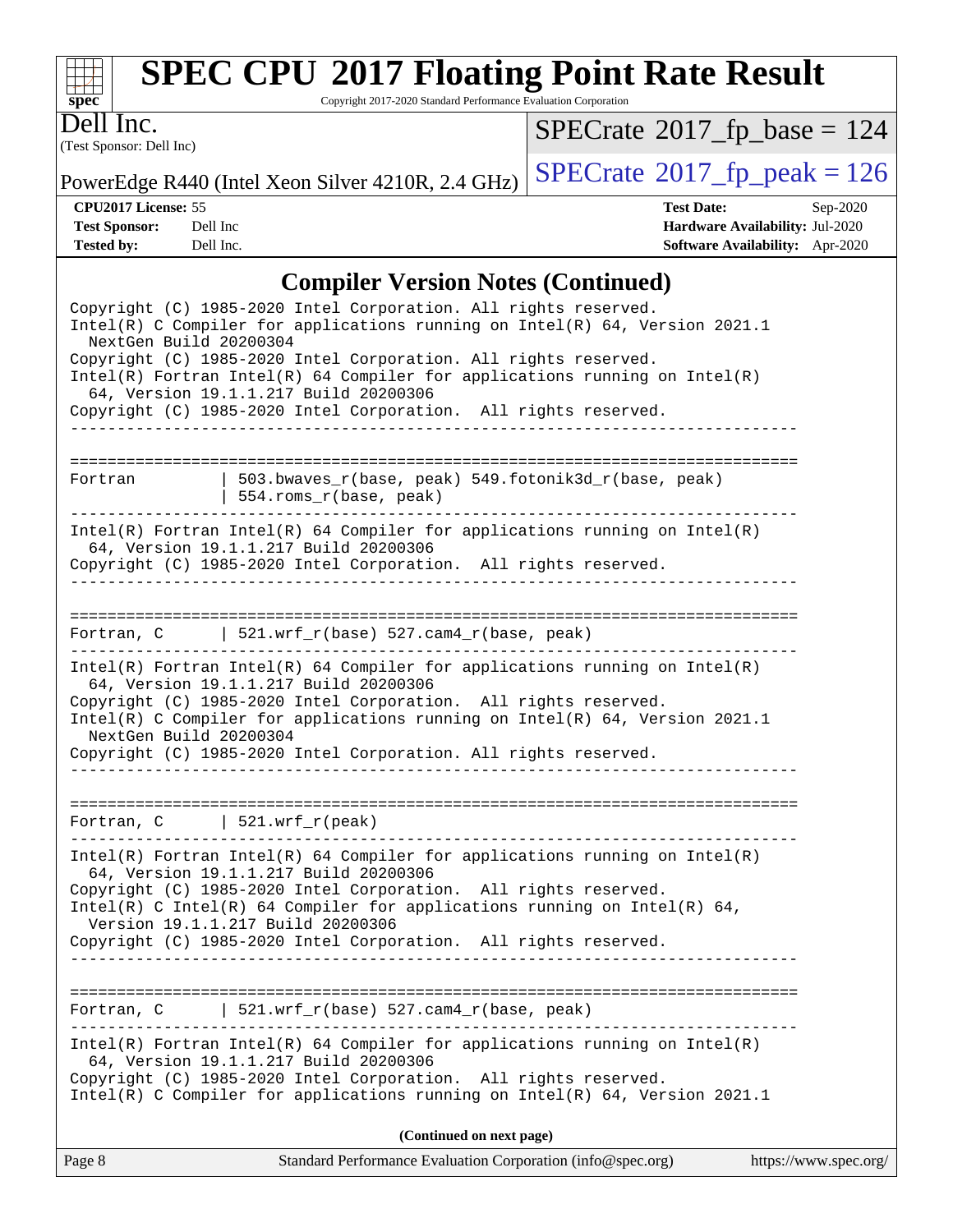| <b>SPEC CPU®2017 Floating Point Rate Result</b><br>$spec^*$<br>Copyright 2017-2020 Standard Performance Evaluation Corporation |                                        |  |  |  |  |
|--------------------------------------------------------------------------------------------------------------------------------|----------------------------------------|--|--|--|--|
| Dell Inc.<br>(Test Sponsor: Dell Inc)                                                                                          | $SPECrate^{\circ}2017_fp\_base = 124$  |  |  |  |  |
| PowerEdge R440 (Intel Xeon Silver 4210R, 2.4 GHz)                                                                              | $SPECTate@2017_fp\_peak = 126$         |  |  |  |  |
| <b>CPU2017 License: 55</b>                                                                                                     | <b>Test Date:</b><br>$Sep-2020$        |  |  |  |  |
| <b>Test Sponsor:</b><br>Dell Inc                                                                                               | <b>Hardware Availability: Jul-2020</b> |  |  |  |  |
| <b>Tested by:</b><br>Dell Inc.                                                                                                 | <b>Software Availability:</b> Apr-2020 |  |  |  |  |
| <b>Compiler Version Notes (Continued)</b>                                                                                      |                                        |  |  |  |  |
| NextGen Build 20200304<br>Copyright (C) 1985-2020 Intel Corporation. All rights reserved.                                      |                                        |  |  |  |  |
|                                                                                                                                |                                        |  |  |  |  |

| Fortran, $C$   521.wrf $r(\text{peak})$                                                                             |
|---------------------------------------------------------------------------------------------------------------------|
| Intel(R) Fortran Intel(R) 64 Compiler for applications running on Intel(R)<br>64, Version 19.1.1.217 Build 20200306 |
| Copyright (C) 1985-2020 Intel Corporation. All rights reserved.                                                     |
| Intel(R) C Intel(R) 64 Compiler for applications running on Intel(R) 64,<br>Version 19.1.1.217 Build 20200306       |
| Copyright (C) 1985-2020 Intel Corporation. All rights reserved.                                                     |

## **[Base Compiler Invocation](http://www.spec.org/auto/cpu2017/Docs/result-fields.html#BaseCompilerInvocation)**

[C benchmarks](http://www.spec.org/auto/cpu2017/Docs/result-fields.html#Cbenchmarks): [icc](http://www.spec.org/cpu2017/results/res2020q4/cpu2017-20200928-24070.flags.html#user_CCbase_intel_icc_66fc1ee009f7361af1fbd72ca7dcefbb700085f36577c54f309893dd4ec40d12360134090235512931783d35fd58c0460139e722d5067c5574d8eaf2b3e37e92)

[C++ benchmarks:](http://www.spec.org/auto/cpu2017/Docs/result-fields.html#CXXbenchmarks) [icpc](http://www.spec.org/cpu2017/results/res2020q4/cpu2017-20200928-24070.flags.html#user_CXXbase_intel_icpc_c510b6838c7f56d33e37e94d029a35b4a7bccf4766a728ee175e80a419847e808290a9b78be685c44ab727ea267ec2f070ec5dc83b407c0218cded6866a35d07)

[Fortran benchmarks](http://www.spec.org/auto/cpu2017/Docs/result-fields.html#Fortranbenchmarks): [ifort](http://www.spec.org/cpu2017/results/res2020q4/cpu2017-20200928-24070.flags.html#user_FCbase_intel_ifort_8111460550e3ca792625aed983ce982f94888b8b503583aa7ba2b8303487b4d8a21a13e7191a45c5fd58ff318f48f9492884d4413fa793fd88dd292cad7027ca)

[Benchmarks using both Fortran and C](http://www.spec.org/auto/cpu2017/Docs/result-fields.html#BenchmarksusingbothFortranandC): [ifort](http://www.spec.org/cpu2017/results/res2020q4/cpu2017-20200928-24070.flags.html#user_CC_FCbase_intel_ifort_8111460550e3ca792625aed983ce982f94888b8b503583aa7ba2b8303487b4d8a21a13e7191a45c5fd58ff318f48f9492884d4413fa793fd88dd292cad7027ca) [icc](http://www.spec.org/cpu2017/results/res2020q4/cpu2017-20200928-24070.flags.html#user_CC_FCbase_intel_icc_66fc1ee009f7361af1fbd72ca7dcefbb700085f36577c54f309893dd4ec40d12360134090235512931783d35fd58c0460139e722d5067c5574d8eaf2b3e37e92)

[Benchmarks using both C and C++](http://www.spec.org/auto/cpu2017/Docs/result-fields.html#BenchmarksusingbothCandCXX): [icpc](http://www.spec.org/cpu2017/results/res2020q4/cpu2017-20200928-24070.flags.html#user_CC_CXXbase_intel_icpc_c510b6838c7f56d33e37e94d029a35b4a7bccf4766a728ee175e80a419847e808290a9b78be685c44ab727ea267ec2f070ec5dc83b407c0218cded6866a35d07) [icc](http://www.spec.org/cpu2017/results/res2020q4/cpu2017-20200928-24070.flags.html#user_CC_CXXbase_intel_icc_66fc1ee009f7361af1fbd72ca7dcefbb700085f36577c54f309893dd4ec40d12360134090235512931783d35fd58c0460139e722d5067c5574d8eaf2b3e37e92)

[Benchmarks using Fortran, C, and C++:](http://www.spec.org/auto/cpu2017/Docs/result-fields.html#BenchmarksusingFortranCandCXX) [icpc](http://www.spec.org/cpu2017/results/res2020q4/cpu2017-20200928-24070.flags.html#user_CC_CXX_FCbase_intel_icpc_c510b6838c7f56d33e37e94d029a35b4a7bccf4766a728ee175e80a419847e808290a9b78be685c44ab727ea267ec2f070ec5dc83b407c0218cded6866a35d07) [icc](http://www.spec.org/cpu2017/results/res2020q4/cpu2017-20200928-24070.flags.html#user_CC_CXX_FCbase_intel_icc_66fc1ee009f7361af1fbd72ca7dcefbb700085f36577c54f309893dd4ec40d12360134090235512931783d35fd58c0460139e722d5067c5574d8eaf2b3e37e92) [ifort](http://www.spec.org/cpu2017/results/res2020q4/cpu2017-20200928-24070.flags.html#user_CC_CXX_FCbase_intel_ifort_8111460550e3ca792625aed983ce982f94888b8b503583aa7ba2b8303487b4d8a21a13e7191a45c5fd58ff318f48f9492884d4413fa793fd88dd292cad7027ca)

## **[Base Portability Flags](http://www.spec.org/auto/cpu2017/Docs/result-fields.html#BasePortabilityFlags)**

 503.bwaves\_r: [-DSPEC\\_LP64](http://www.spec.org/cpu2017/results/res2020q4/cpu2017-20200928-24070.flags.html#suite_basePORTABILITY503_bwaves_r_DSPEC_LP64) 507.cactuBSSN\_r: [-DSPEC\\_LP64](http://www.spec.org/cpu2017/results/res2020q4/cpu2017-20200928-24070.flags.html#suite_basePORTABILITY507_cactuBSSN_r_DSPEC_LP64) 508.namd\_r: [-DSPEC\\_LP64](http://www.spec.org/cpu2017/results/res2020q4/cpu2017-20200928-24070.flags.html#suite_basePORTABILITY508_namd_r_DSPEC_LP64) 510.parest\_r: [-DSPEC\\_LP64](http://www.spec.org/cpu2017/results/res2020q4/cpu2017-20200928-24070.flags.html#suite_basePORTABILITY510_parest_r_DSPEC_LP64) 511.povray\_r: [-DSPEC\\_LP64](http://www.spec.org/cpu2017/results/res2020q4/cpu2017-20200928-24070.flags.html#suite_basePORTABILITY511_povray_r_DSPEC_LP64) 519.lbm\_r: [-DSPEC\\_LP64](http://www.spec.org/cpu2017/results/res2020q4/cpu2017-20200928-24070.flags.html#suite_basePORTABILITY519_lbm_r_DSPEC_LP64)

**(Continued on next page)**

Page 9 Standard Performance Evaluation Corporation [\(info@spec.org\)](mailto:info@spec.org) <https://www.spec.org/>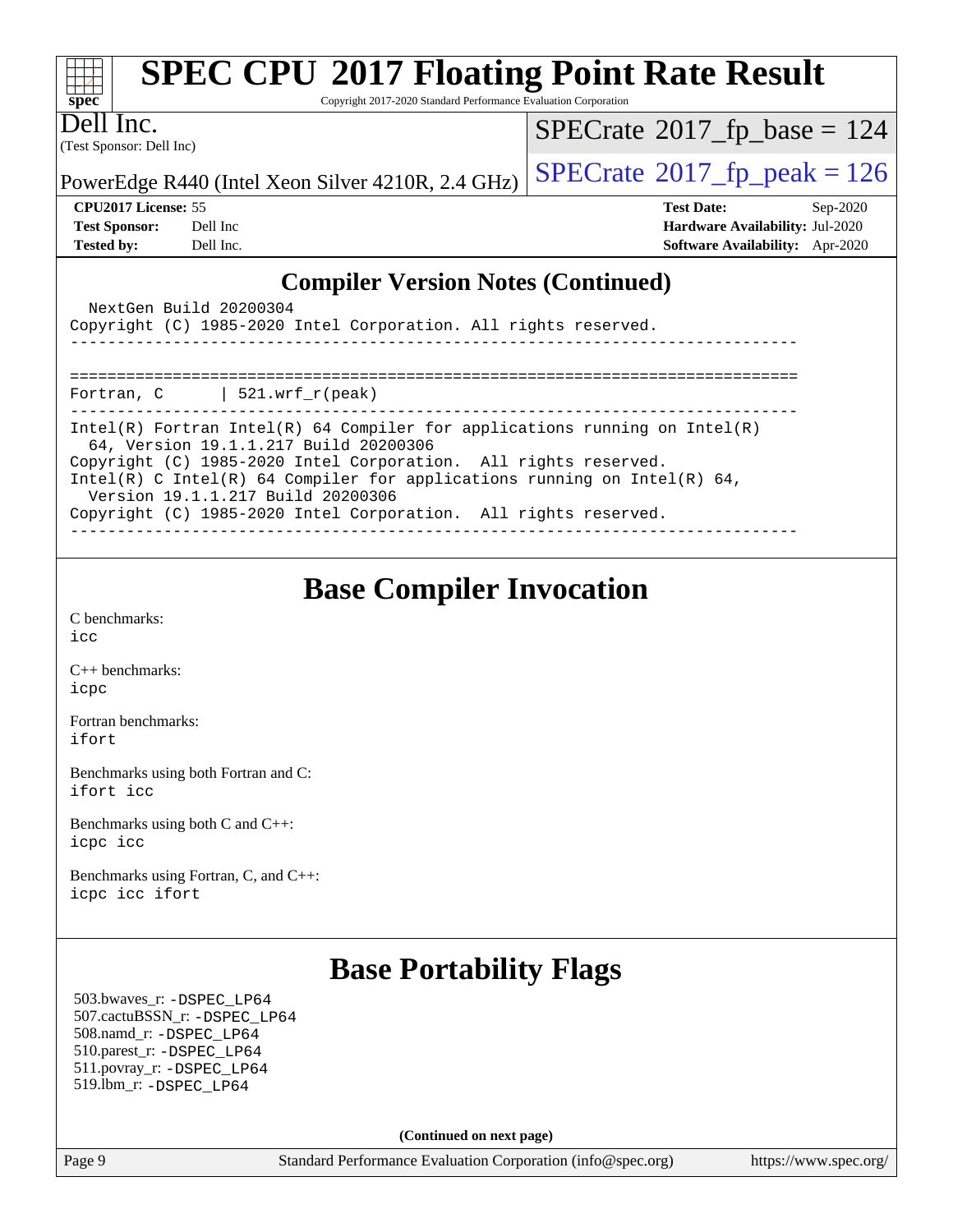

Copyright 2017-2020 Standard Performance Evaluation Corporation

Dell Inc.

(Test Sponsor: Dell Inc)

 $SPECTate$ <sup>®</sup>[2017\\_fp\\_base =](http://www.spec.org/auto/cpu2017/Docs/result-fields.html#SPECrate2017fpbase) 124

PowerEdge R440 (Intel Xeon Silver 4210R, 2.4 GHz)  $\left|$  [SPECrate](http://www.spec.org/auto/cpu2017/Docs/result-fields.html#SPECrate2017fppeak)<sup>®</sup>[2017\\_fp\\_peak = 1](http://www.spec.org/auto/cpu2017/Docs/result-fields.html#SPECrate2017fppeak)26

**[CPU2017 License:](http://www.spec.org/auto/cpu2017/Docs/result-fields.html#CPU2017License)** 55 **[Test Date:](http://www.spec.org/auto/cpu2017/Docs/result-fields.html#TestDate)** Sep-2020 **[Test Sponsor:](http://www.spec.org/auto/cpu2017/Docs/result-fields.html#TestSponsor)** Dell Inc **[Hardware Availability:](http://www.spec.org/auto/cpu2017/Docs/result-fields.html#HardwareAvailability)** Jul-2020 **[Tested by:](http://www.spec.org/auto/cpu2017/Docs/result-fields.html#Testedby)** Dell Inc. **[Software Availability:](http://www.spec.org/auto/cpu2017/Docs/result-fields.html#SoftwareAvailability)** Apr-2020

## **[Base Portability Flags \(Continued\)](http://www.spec.org/auto/cpu2017/Docs/result-fields.html#BasePortabilityFlags)**

 521.wrf\_r: [-DSPEC\\_LP64](http://www.spec.org/cpu2017/results/res2020q4/cpu2017-20200928-24070.flags.html#suite_basePORTABILITY521_wrf_r_DSPEC_LP64) [-DSPEC\\_CASE\\_FLAG](http://www.spec.org/cpu2017/results/res2020q4/cpu2017-20200928-24070.flags.html#b521.wrf_r_baseCPORTABILITY_DSPEC_CASE_FLAG) [-convert big\\_endian](http://www.spec.org/cpu2017/results/res2020q4/cpu2017-20200928-24070.flags.html#user_baseFPORTABILITY521_wrf_r_convert_big_endian_c3194028bc08c63ac5d04de18c48ce6d347e4e562e8892b8bdbdc0214820426deb8554edfa529a3fb25a586e65a3d812c835984020483e7e73212c4d31a38223) 526.blender\_r: [-DSPEC\\_LP64](http://www.spec.org/cpu2017/results/res2020q4/cpu2017-20200928-24070.flags.html#suite_basePORTABILITY526_blender_r_DSPEC_LP64) [-DSPEC\\_LINUX](http://www.spec.org/cpu2017/results/res2020q4/cpu2017-20200928-24070.flags.html#b526.blender_r_baseCPORTABILITY_DSPEC_LINUX) [-funsigned-char](http://www.spec.org/cpu2017/results/res2020q4/cpu2017-20200928-24070.flags.html#user_baseCPORTABILITY526_blender_r_force_uchar_40c60f00ab013830e2dd6774aeded3ff59883ba5a1fc5fc14077f794d777847726e2a5858cbc7672e36e1b067e7e5c1d9a74f7176df07886a243d7cc18edfe67) 527.cam4\_r: [-DSPEC\\_LP64](http://www.spec.org/cpu2017/results/res2020q4/cpu2017-20200928-24070.flags.html#suite_basePORTABILITY527_cam4_r_DSPEC_LP64) [-DSPEC\\_CASE\\_FLAG](http://www.spec.org/cpu2017/results/res2020q4/cpu2017-20200928-24070.flags.html#b527.cam4_r_baseCPORTABILITY_DSPEC_CASE_FLAG) 538.imagick\_r: [-DSPEC\\_LP64](http://www.spec.org/cpu2017/results/res2020q4/cpu2017-20200928-24070.flags.html#suite_basePORTABILITY538_imagick_r_DSPEC_LP64) 544.nab\_r: [-DSPEC\\_LP64](http://www.spec.org/cpu2017/results/res2020q4/cpu2017-20200928-24070.flags.html#suite_basePORTABILITY544_nab_r_DSPEC_LP64) 549.fotonik3d\_r: [-DSPEC\\_LP64](http://www.spec.org/cpu2017/results/res2020q4/cpu2017-20200928-24070.flags.html#suite_basePORTABILITY549_fotonik3d_r_DSPEC_LP64) 554.roms\_r: [-DSPEC\\_LP64](http://www.spec.org/cpu2017/results/res2020q4/cpu2017-20200928-24070.flags.html#suite_basePORTABILITY554_roms_r_DSPEC_LP64)

**[Base Optimization Flags](http://www.spec.org/auto/cpu2017/Docs/result-fields.html#BaseOptimizationFlags)**

#### [C benchmarks](http://www.spec.org/auto/cpu2017/Docs/result-fields.html#Cbenchmarks):

[-m64](http://www.spec.org/cpu2017/results/res2020q4/cpu2017-20200928-24070.flags.html#user_CCbase_m64-icc) [-qnextgen](http://www.spec.org/cpu2017/results/res2020q4/cpu2017-20200928-24070.flags.html#user_CCbase_f-qnextgen) [-std=c11](http://www.spec.org/cpu2017/results/res2020q4/cpu2017-20200928-24070.flags.html#user_CCbase_std-icc-std_0e1c27790398a4642dfca32ffe6c27b5796f9c2d2676156f2e42c9c44eaad0c049b1cdb667a270c34d979996257aeb8fc440bfb01818dbc9357bd9d174cb8524) [-Wl,-plugin-opt=-x86-branches-within-32B-boundaries](http://www.spec.org/cpu2017/results/res2020q4/cpu2017-20200928-24070.flags.html#user_CCbase_f-x86-branches-within-32B-boundaries_0098b4e4317ae60947b7b728078a624952a08ac37a3c797dfb4ffeb399e0c61a9dd0f2f44ce917e9361fb9076ccb15e7824594512dd315205382d84209e912f3) [-Wl,-z,muldefs](http://www.spec.org/cpu2017/results/res2020q4/cpu2017-20200928-24070.flags.html#user_CCbase_link_force_multiple1_b4cbdb97b34bdee9ceefcfe54f4c8ea74255f0b02a4b23e853cdb0e18eb4525ac79b5a88067c842dd0ee6996c24547a27a4b99331201badda8798ef8a743f577) [-fuse-ld=gold](http://www.spec.org/cpu2017/results/res2020q4/cpu2017-20200928-24070.flags.html#user_CCbase_f-fuse-ld_920b3586e2b8c6e0748b9c84fa9b744736ba725a32cab14ad8f3d4ad28eecb2f59d1144823d2e17006539a88734fe1fc08fc3035f7676166309105a78aaabc32) [-xCORE-AVX2](http://www.spec.org/cpu2017/results/res2020q4/cpu2017-20200928-24070.flags.html#user_CCbase_f-xCORE-AVX2) [-Ofast](http://www.spec.org/cpu2017/results/res2020q4/cpu2017-20200928-24070.flags.html#user_CCbase_f-Ofast) [-ffast-math](http://www.spec.org/cpu2017/results/res2020q4/cpu2017-20200928-24070.flags.html#user_CCbase_f-ffast-math) [-flto](http://www.spec.org/cpu2017/results/res2020q4/cpu2017-20200928-24070.flags.html#user_CCbase_f-flto) [-mfpmath=sse](http://www.spec.org/cpu2017/results/res2020q4/cpu2017-20200928-24070.flags.html#user_CCbase_f-mfpmath_70eb8fac26bde974f8ab713bc9086c5621c0b8d2f6c86f38af0bd7062540daf19db5f3a066d8c6684be05d84c9b6322eb3b5be6619d967835195b93d6c02afa1) [-funroll-loops](http://www.spec.org/cpu2017/results/res2020q4/cpu2017-20200928-24070.flags.html#user_CCbase_f-funroll-loops) [-qopt-mem-layout-trans=4](http://www.spec.org/cpu2017/results/res2020q4/cpu2017-20200928-24070.flags.html#user_CCbase_f-qopt-mem-layout-trans_fa39e755916c150a61361b7846f310bcdf6f04e385ef281cadf3647acec3f0ae266d1a1d22d972a7087a248fd4e6ca390a3634700869573d231a252c784941a8) [-L/usr/local/jemalloc64-5.0.1/lib](http://www.spec.org/cpu2017/results/res2020q4/cpu2017-20200928-24070.flags.html#user_CCbase_jemalloc_link_path64_1_cc289568b1a6c0fd3b62c91b824c27fcb5af5e8098e6ad028160d21144ef1b8aef3170d2acf0bee98a8da324cfe4f67d0a3d0c4cc4673d993d694dc2a0df248b) [-ljemalloc](http://www.spec.org/cpu2017/results/res2020q4/cpu2017-20200928-24070.flags.html#user_CCbase_jemalloc_link_lib_d1249b907c500fa1c0672f44f562e3d0f79738ae9e3c4a9c376d49f265a04b9c99b167ecedbf6711b3085be911c67ff61f150a17b3472be731631ba4d0471706)

#### [C++ benchmarks:](http://www.spec.org/auto/cpu2017/Docs/result-fields.html#CXXbenchmarks)

[-m64](http://www.spec.org/cpu2017/results/res2020q4/cpu2017-20200928-24070.flags.html#user_CXXbase_m64-icc) [-qnextgen](http://www.spec.org/cpu2017/results/res2020q4/cpu2017-20200928-24070.flags.html#user_CXXbase_f-qnextgen) [-Wl,-plugin-opt=-x86-branches-within-32B-boundaries](http://www.spec.org/cpu2017/results/res2020q4/cpu2017-20200928-24070.flags.html#user_CXXbase_f-x86-branches-within-32B-boundaries_0098b4e4317ae60947b7b728078a624952a08ac37a3c797dfb4ffeb399e0c61a9dd0f2f44ce917e9361fb9076ccb15e7824594512dd315205382d84209e912f3) [-Wl,-z,muldefs](http://www.spec.org/cpu2017/results/res2020q4/cpu2017-20200928-24070.flags.html#user_CXXbase_link_force_multiple1_b4cbdb97b34bdee9ceefcfe54f4c8ea74255f0b02a4b23e853cdb0e18eb4525ac79b5a88067c842dd0ee6996c24547a27a4b99331201badda8798ef8a743f577) [-fuse-ld=gold](http://www.spec.org/cpu2017/results/res2020q4/cpu2017-20200928-24070.flags.html#user_CXXbase_f-fuse-ld_920b3586e2b8c6e0748b9c84fa9b744736ba725a32cab14ad8f3d4ad28eecb2f59d1144823d2e17006539a88734fe1fc08fc3035f7676166309105a78aaabc32) [-xCORE-AVX2](http://www.spec.org/cpu2017/results/res2020q4/cpu2017-20200928-24070.flags.html#user_CXXbase_f-xCORE-AVX2) [-Ofast](http://www.spec.org/cpu2017/results/res2020q4/cpu2017-20200928-24070.flags.html#user_CXXbase_f-Ofast) [-ffast-math](http://www.spec.org/cpu2017/results/res2020q4/cpu2017-20200928-24070.flags.html#user_CXXbase_f-ffast-math) [-flto](http://www.spec.org/cpu2017/results/res2020q4/cpu2017-20200928-24070.flags.html#user_CXXbase_f-flto) [-mfpmath=sse](http://www.spec.org/cpu2017/results/res2020q4/cpu2017-20200928-24070.flags.html#user_CXXbase_f-mfpmath_70eb8fac26bde974f8ab713bc9086c5621c0b8d2f6c86f38af0bd7062540daf19db5f3a066d8c6684be05d84c9b6322eb3b5be6619d967835195b93d6c02afa1) [-funroll-loops](http://www.spec.org/cpu2017/results/res2020q4/cpu2017-20200928-24070.flags.html#user_CXXbase_f-funroll-loops) [-qopt-mem-layout-trans=4](http://www.spec.org/cpu2017/results/res2020q4/cpu2017-20200928-24070.flags.html#user_CXXbase_f-qopt-mem-layout-trans_fa39e755916c150a61361b7846f310bcdf6f04e385ef281cadf3647acec3f0ae266d1a1d22d972a7087a248fd4e6ca390a3634700869573d231a252c784941a8) [-L/usr/local/jemalloc64-5.0.1/lib](http://www.spec.org/cpu2017/results/res2020q4/cpu2017-20200928-24070.flags.html#user_CXXbase_jemalloc_link_path64_1_cc289568b1a6c0fd3b62c91b824c27fcb5af5e8098e6ad028160d21144ef1b8aef3170d2acf0bee98a8da324cfe4f67d0a3d0c4cc4673d993d694dc2a0df248b) [-ljemalloc](http://www.spec.org/cpu2017/results/res2020q4/cpu2017-20200928-24070.flags.html#user_CXXbase_jemalloc_link_lib_d1249b907c500fa1c0672f44f562e3d0f79738ae9e3c4a9c376d49f265a04b9c99b167ecedbf6711b3085be911c67ff61f150a17b3472be731631ba4d0471706)

#### [Fortran benchmarks](http://www.spec.org/auto/cpu2017/Docs/result-fields.html#Fortranbenchmarks):

[-m64](http://www.spec.org/cpu2017/results/res2020q4/cpu2017-20200928-24070.flags.html#user_FCbase_m64-icc) [-Wl,-plugin-opt=-x86-branches-within-32B-boundaries](http://www.spec.org/cpu2017/results/res2020q4/cpu2017-20200928-24070.flags.html#user_FCbase_f-x86-branches-within-32B-boundaries_0098b4e4317ae60947b7b728078a624952a08ac37a3c797dfb4ffeb399e0c61a9dd0f2f44ce917e9361fb9076ccb15e7824594512dd315205382d84209e912f3) [-Wl,-z,muldefs](http://www.spec.org/cpu2017/results/res2020q4/cpu2017-20200928-24070.flags.html#user_FCbase_link_force_multiple1_b4cbdb97b34bdee9ceefcfe54f4c8ea74255f0b02a4b23e853cdb0e18eb4525ac79b5a88067c842dd0ee6996c24547a27a4b99331201badda8798ef8a743f577) [-fuse-ld=gold](http://www.spec.org/cpu2017/results/res2020q4/cpu2017-20200928-24070.flags.html#user_FCbase_f-fuse-ld_920b3586e2b8c6e0748b9c84fa9b744736ba725a32cab14ad8f3d4ad28eecb2f59d1144823d2e17006539a88734fe1fc08fc3035f7676166309105a78aaabc32) [-xCORE-AVX2](http://www.spec.org/cpu2017/results/res2020q4/cpu2017-20200928-24070.flags.html#user_FCbase_f-xCORE-AVX2) [-O3](http://www.spec.org/cpu2017/results/res2020q4/cpu2017-20200928-24070.flags.html#user_FCbase_f-O3) [-ipo](http://www.spec.org/cpu2017/results/res2020q4/cpu2017-20200928-24070.flags.html#user_FCbase_f-ipo) [-no-prec-div](http://www.spec.org/cpu2017/results/res2020q4/cpu2017-20200928-24070.flags.html#user_FCbase_f-no-prec-div) [-qopt-prefetch](http://www.spec.org/cpu2017/results/res2020q4/cpu2017-20200928-24070.flags.html#user_FCbase_f-qopt-prefetch) [-ffinite-math-only](http://www.spec.org/cpu2017/results/res2020q4/cpu2017-20200928-24070.flags.html#user_FCbase_f_finite_math_only_cb91587bd2077682c4b38af759c288ed7c732db004271a9512da14a4f8007909a5f1427ecbf1a0fb78ff2a814402c6114ac565ca162485bbcae155b5e4258871) [-qopt-multiple-gather-scatter-by-shuffles](http://www.spec.org/cpu2017/results/res2020q4/cpu2017-20200928-24070.flags.html#user_FCbase_f-qopt-multiple-gather-scatter-by-shuffles) [-qopt-mem-layout-trans=4](http://www.spec.org/cpu2017/results/res2020q4/cpu2017-20200928-24070.flags.html#user_FCbase_f-qopt-mem-layout-trans_fa39e755916c150a61361b7846f310bcdf6f04e385ef281cadf3647acec3f0ae266d1a1d22d972a7087a248fd4e6ca390a3634700869573d231a252c784941a8) [-nostandard-realloc-lhs](http://www.spec.org/cpu2017/results/res2020q4/cpu2017-20200928-24070.flags.html#user_FCbase_f_2003_std_realloc_82b4557e90729c0f113870c07e44d33d6f5a304b4f63d4c15d2d0f1fab99f5daaed73bdb9275d9ae411527f28b936061aa8b9c8f2d63842963b95c9dd6426b8a) [-align array32byte](http://www.spec.org/cpu2017/results/res2020q4/cpu2017-20200928-24070.flags.html#user_FCbase_align_array32byte_b982fe038af199962ba9a80c053b8342c548c85b40b8e86eb3cc33dee0d7986a4af373ac2d51c3f7cf710a18d62fdce2948f201cd044323541f22fc0fffc51b6) [-auto](http://www.spec.org/cpu2017/results/res2020q4/cpu2017-20200928-24070.flags.html#user_FCbase_f-auto) [-mbranches-within-32B-boundaries](http://www.spec.org/cpu2017/results/res2020q4/cpu2017-20200928-24070.flags.html#user_FCbase_f-mbranches-within-32B-boundaries) [-L/usr/local/jemalloc64-5.0.1/lib](http://www.spec.org/cpu2017/results/res2020q4/cpu2017-20200928-24070.flags.html#user_FCbase_jemalloc_link_path64_1_cc289568b1a6c0fd3b62c91b824c27fcb5af5e8098e6ad028160d21144ef1b8aef3170d2acf0bee98a8da324cfe4f67d0a3d0c4cc4673d993d694dc2a0df248b) [-ljemalloc](http://www.spec.org/cpu2017/results/res2020q4/cpu2017-20200928-24070.flags.html#user_FCbase_jemalloc_link_lib_d1249b907c500fa1c0672f44f562e3d0f79738ae9e3c4a9c376d49f265a04b9c99b167ecedbf6711b3085be911c67ff61f150a17b3472be731631ba4d0471706)

#### [Benchmarks using both Fortran and C](http://www.spec.org/auto/cpu2017/Docs/result-fields.html#BenchmarksusingbothFortranandC):

[-m64](http://www.spec.org/cpu2017/results/res2020q4/cpu2017-20200928-24070.flags.html#user_CC_FCbase_m64-icc) [-qnextgen](http://www.spec.org/cpu2017/results/res2020q4/cpu2017-20200928-24070.flags.html#user_CC_FCbase_f-qnextgen) [-std=c11](http://www.spec.org/cpu2017/results/res2020q4/cpu2017-20200928-24070.flags.html#user_CC_FCbase_std-icc-std_0e1c27790398a4642dfca32ffe6c27b5796f9c2d2676156f2e42c9c44eaad0c049b1cdb667a270c34d979996257aeb8fc440bfb01818dbc9357bd9d174cb8524) [-Wl,-plugin-opt=-x86-branches-within-32B-boundaries](http://www.spec.org/cpu2017/results/res2020q4/cpu2017-20200928-24070.flags.html#user_CC_FCbase_f-x86-branches-within-32B-boundaries_0098b4e4317ae60947b7b728078a624952a08ac37a3c797dfb4ffeb399e0c61a9dd0f2f44ce917e9361fb9076ccb15e7824594512dd315205382d84209e912f3) [-Wl,-z,muldefs](http://www.spec.org/cpu2017/results/res2020q4/cpu2017-20200928-24070.flags.html#user_CC_FCbase_link_force_multiple1_b4cbdb97b34bdee9ceefcfe54f4c8ea74255f0b02a4b23e853cdb0e18eb4525ac79b5a88067c842dd0ee6996c24547a27a4b99331201badda8798ef8a743f577) [-fuse-ld=gold](http://www.spec.org/cpu2017/results/res2020q4/cpu2017-20200928-24070.flags.html#user_CC_FCbase_f-fuse-ld_920b3586e2b8c6e0748b9c84fa9b744736ba725a32cab14ad8f3d4ad28eecb2f59d1144823d2e17006539a88734fe1fc08fc3035f7676166309105a78aaabc32) [-xCORE-AVX2](http://www.spec.org/cpu2017/results/res2020q4/cpu2017-20200928-24070.flags.html#user_CC_FCbase_f-xCORE-AVX2) [-Ofast](http://www.spec.org/cpu2017/results/res2020q4/cpu2017-20200928-24070.flags.html#user_CC_FCbase_f-Ofast) [-ffast-math](http://www.spec.org/cpu2017/results/res2020q4/cpu2017-20200928-24070.flags.html#user_CC_FCbase_f-ffast-math) [-flto](http://www.spec.org/cpu2017/results/res2020q4/cpu2017-20200928-24070.flags.html#user_CC_FCbase_f-flto) [-mfpmath=sse](http://www.spec.org/cpu2017/results/res2020q4/cpu2017-20200928-24070.flags.html#user_CC_FCbase_f-mfpmath_70eb8fac26bde974f8ab713bc9086c5621c0b8d2f6c86f38af0bd7062540daf19db5f3a066d8c6684be05d84c9b6322eb3b5be6619d967835195b93d6c02afa1) [-funroll-loops](http://www.spec.org/cpu2017/results/res2020q4/cpu2017-20200928-24070.flags.html#user_CC_FCbase_f-funroll-loops) [-qopt-mem-layout-trans=4](http://www.spec.org/cpu2017/results/res2020q4/cpu2017-20200928-24070.flags.html#user_CC_FCbase_f-qopt-mem-layout-trans_fa39e755916c150a61361b7846f310bcdf6f04e385ef281cadf3647acec3f0ae266d1a1d22d972a7087a248fd4e6ca390a3634700869573d231a252c784941a8) [-O3](http://www.spec.org/cpu2017/results/res2020q4/cpu2017-20200928-24070.flags.html#user_CC_FCbase_f-O3) [-ipo](http://www.spec.org/cpu2017/results/res2020q4/cpu2017-20200928-24070.flags.html#user_CC_FCbase_f-ipo) [-no-prec-div](http://www.spec.org/cpu2017/results/res2020q4/cpu2017-20200928-24070.flags.html#user_CC_FCbase_f-no-prec-div) [-qopt-prefetch](http://www.spec.org/cpu2017/results/res2020q4/cpu2017-20200928-24070.flags.html#user_CC_FCbase_f-qopt-prefetch) [-ffinite-math-only](http://www.spec.org/cpu2017/results/res2020q4/cpu2017-20200928-24070.flags.html#user_CC_FCbase_f_finite_math_only_cb91587bd2077682c4b38af759c288ed7c732db004271a9512da14a4f8007909a5f1427ecbf1a0fb78ff2a814402c6114ac565ca162485bbcae155b5e4258871) [-qopt-multiple-gather-scatter-by-shuffles](http://www.spec.org/cpu2017/results/res2020q4/cpu2017-20200928-24070.flags.html#user_CC_FCbase_f-qopt-multiple-gather-scatter-by-shuffles) [-nostandard-realloc-lhs](http://www.spec.org/cpu2017/results/res2020q4/cpu2017-20200928-24070.flags.html#user_CC_FCbase_f_2003_std_realloc_82b4557e90729c0f113870c07e44d33d6f5a304b4f63d4c15d2d0f1fab99f5daaed73bdb9275d9ae411527f28b936061aa8b9c8f2d63842963b95c9dd6426b8a) [-align array32byte](http://www.spec.org/cpu2017/results/res2020q4/cpu2017-20200928-24070.flags.html#user_CC_FCbase_align_array32byte_b982fe038af199962ba9a80c053b8342c548c85b40b8e86eb3cc33dee0d7986a4af373ac2d51c3f7cf710a18d62fdce2948f201cd044323541f22fc0fffc51b6) [-auto](http://www.spec.org/cpu2017/results/res2020q4/cpu2017-20200928-24070.flags.html#user_CC_FCbase_f-auto) [-mbranches-within-32B-boundaries](http://www.spec.org/cpu2017/results/res2020q4/cpu2017-20200928-24070.flags.html#user_CC_FCbase_f-mbranches-within-32B-boundaries) [-L/usr/local/jemalloc64-5.0.1/lib](http://www.spec.org/cpu2017/results/res2020q4/cpu2017-20200928-24070.flags.html#user_CC_FCbase_jemalloc_link_path64_1_cc289568b1a6c0fd3b62c91b824c27fcb5af5e8098e6ad028160d21144ef1b8aef3170d2acf0bee98a8da324cfe4f67d0a3d0c4cc4673d993d694dc2a0df248b) [-ljemalloc](http://www.spec.org/cpu2017/results/res2020q4/cpu2017-20200928-24070.flags.html#user_CC_FCbase_jemalloc_link_lib_d1249b907c500fa1c0672f44f562e3d0f79738ae9e3c4a9c376d49f265a04b9c99b167ecedbf6711b3085be911c67ff61f150a17b3472be731631ba4d0471706)

#### [Benchmarks using both C and C++](http://www.spec.org/auto/cpu2017/Docs/result-fields.html#BenchmarksusingbothCandCXX):

```
-m64 -qnextgen -std=c11
-Wl,-plugin-opt=-x86-branches-within-32B-boundaries -Wl,-z,muldefs
```
**(Continued on next page)**

| Page 10 | Standard Performance Evaluation Corporation (info@spec.org) | https://www.spec.org/ |
|---------|-------------------------------------------------------------|-----------------------|
|---------|-------------------------------------------------------------|-----------------------|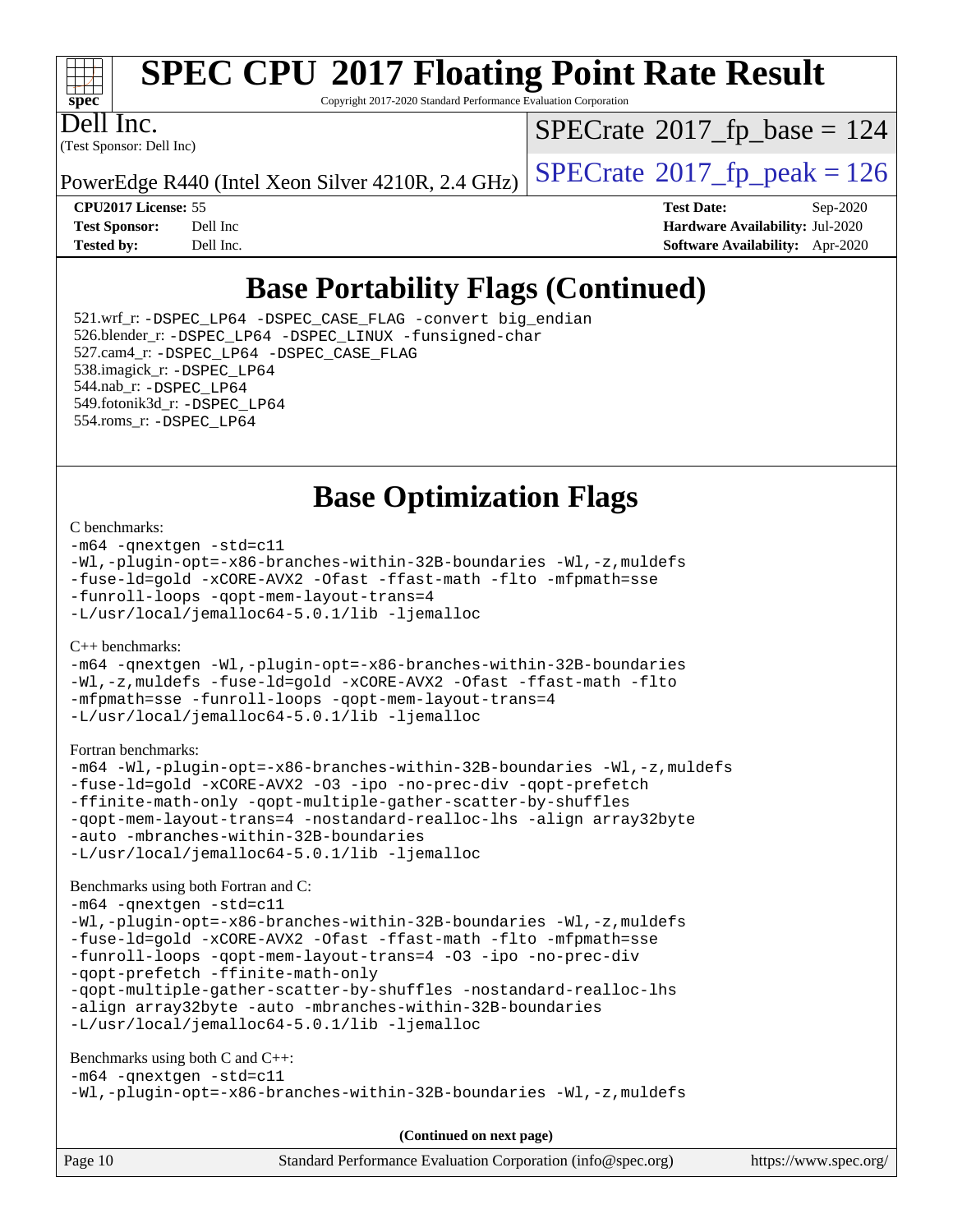

Copyright 2017-2020 Standard Performance Evaluation Corporation

Dell Inc.

(Test Sponsor: Dell Inc)

 $SPECTate$ <sup>®</sup>[2017\\_fp\\_base =](http://www.spec.org/auto/cpu2017/Docs/result-fields.html#SPECrate2017fpbase) 124

PowerEdge R440 (Intel Xeon Silver 4210R, 2.4 GHz)  $\left|$  [SPECrate](http://www.spec.org/auto/cpu2017/Docs/result-fields.html#SPECrate2017fppeak)<sup>®</sup>[2017\\_fp\\_peak = 1](http://www.spec.org/auto/cpu2017/Docs/result-fields.html#SPECrate2017fppeak)26

**[CPU2017 License:](http://www.spec.org/auto/cpu2017/Docs/result-fields.html#CPU2017License)** 55 **[Test Date:](http://www.spec.org/auto/cpu2017/Docs/result-fields.html#TestDate)** Sep-2020 **[Test Sponsor:](http://www.spec.org/auto/cpu2017/Docs/result-fields.html#TestSponsor)** Dell Inc **[Hardware Availability:](http://www.spec.org/auto/cpu2017/Docs/result-fields.html#HardwareAvailability)** Jul-2020 **[Tested by:](http://www.spec.org/auto/cpu2017/Docs/result-fields.html#Testedby)** Dell Inc. **[Software Availability:](http://www.spec.org/auto/cpu2017/Docs/result-fields.html#SoftwareAvailability)** Apr-2020

## **[Base Optimization Flags \(Continued\)](http://www.spec.org/auto/cpu2017/Docs/result-fields.html#BaseOptimizationFlags)**

[Benchmarks using both C and C++](http://www.spec.org/auto/cpu2017/Docs/result-fields.html#BenchmarksusingbothCandCXX) (continued): [-fuse-ld=gold](http://www.spec.org/cpu2017/results/res2020q4/cpu2017-20200928-24070.flags.html#user_CC_CXXbase_f-fuse-ld_920b3586e2b8c6e0748b9c84fa9b744736ba725a32cab14ad8f3d4ad28eecb2f59d1144823d2e17006539a88734fe1fc08fc3035f7676166309105a78aaabc32) [-xCORE-AVX2](http://www.spec.org/cpu2017/results/res2020q4/cpu2017-20200928-24070.flags.html#user_CC_CXXbase_f-xCORE-AVX2) [-Ofast](http://www.spec.org/cpu2017/results/res2020q4/cpu2017-20200928-24070.flags.html#user_CC_CXXbase_f-Ofast) [-ffast-math](http://www.spec.org/cpu2017/results/res2020q4/cpu2017-20200928-24070.flags.html#user_CC_CXXbase_f-ffast-math) [-flto](http://www.spec.org/cpu2017/results/res2020q4/cpu2017-20200928-24070.flags.html#user_CC_CXXbase_f-flto) [-mfpmath=sse](http://www.spec.org/cpu2017/results/res2020q4/cpu2017-20200928-24070.flags.html#user_CC_CXXbase_f-mfpmath_70eb8fac26bde974f8ab713bc9086c5621c0b8d2f6c86f38af0bd7062540daf19db5f3a066d8c6684be05d84c9b6322eb3b5be6619d967835195b93d6c02afa1) [-funroll-loops](http://www.spec.org/cpu2017/results/res2020q4/cpu2017-20200928-24070.flags.html#user_CC_CXXbase_f-funroll-loops) [-qopt-mem-layout-trans=4](http://www.spec.org/cpu2017/results/res2020q4/cpu2017-20200928-24070.flags.html#user_CC_CXXbase_f-qopt-mem-layout-trans_fa39e755916c150a61361b7846f310bcdf6f04e385ef281cadf3647acec3f0ae266d1a1d22d972a7087a248fd4e6ca390a3634700869573d231a252c784941a8) [-L/usr/local/jemalloc64-5.0.1/lib](http://www.spec.org/cpu2017/results/res2020q4/cpu2017-20200928-24070.flags.html#user_CC_CXXbase_jemalloc_link_path64_1_cc289568b1a6c0fd3b62c91b824c27fcb5af5e8098e6ad028160d21144ef1b8aef3170d2acf0bee98a8da324cfe4f67d0a3d0c4cc4673d993d694dc2a0df248b) [-ljemalloc](http://www.spec.org/cpu2017/results/res2020q4/cpu2017-20200928-24070.flags.html#user_CC_CXXbase_jemalloc_link_lib_d1249b907c500fa1c0672f44f562e3d0f79738ae9e3c4a9c376d49f265a04b9c99b167ecedbf6711b3085be911c67ff61f150a17b3472be731631ba4d0471706) [Benchmarks using Fortran, C, and C++:](http://www.spec.org/auto/cpu2017/Docs/result-fields.html#BenchmarksusingFortranCandCXX) [-m64](http://www.spec.org/cpu2017/results/res2020q4/cpu2017-20200928-24070.flags.html#user_CC_CXX_FCbase_m64-icc) [-qnextgen](http://www.spec.org/cpu2017/results/res2020q4/cpu2017-20200928-24070.flags.html#user_CC_CXX_FCbase_f-qnextgen) [-std=c11](http://www.spec.org/cpu2017/results/res2020q4/cpu2017-20200928-24070.flags.html#user_CC_CXX_FCbase_std-icc-std_0e1c27790398a4642dfca32ffe6c27b5796f9c2d2676156f2e42c9c44eaad0c049b1cdb667a270c34d979996257aeb8fc440bfb01818dbc9357bd9d174cb8524) [-Wl,-plugin-opt=-x86-branches-within-32B-boundaries](http://www.spec.org/cpu2017/results/res2020q4/cpu2017-20200928-24070.flags.html#user_CC_CXX_FCbase_f-x86-branches-within-32B-boundaries_0098b4e4317ae60947b7b728078a624952a08ac37a3c797dfb4ffeb399e0c61a9dd0f2f44ce917e9361fb9076ccb15e7824594512dd315205382d84209e912f3) [-Wl,-z,muldefs](http://www.spec.org/cpu2017/results/res2020q4/cpu2017-20200928-24070.flags.html#user_CC_CXX_FCbase_link_force_multiple1_b4cbdb97b34bdee9ceefcfe54f4c8ea74255f0b02a4b23e853cdb0e18eb4525ac79b5a88067c842dd0ee6996c24547a27a4b99331201badda8798ef8a743f577) [-fuse-ld=gold](http://www.spec.org/cpu2017/results/res2020q4/cpu2017-20200928-24070.flags.html#user_CC_CXX_FCbase_f-fuse-ld_920b3586e2b8c6e0748b9c84fa9b744736ba725a32cab14ad8f3d4ad28eecb2f59d1144823d2e17006539a88734fe1fc08fc3035f7676166309105a78aaabc32) [-xCORE-AVX2](http://www.spec.org/cpu2017/results/res2020q4/cpu2017-20200928-24070.flags.html#user_CC_CXX_FCbase_f-xCORE-AVX2) [-Ofast](http://www.spec.org/cpu2017/results/res2020q4/cpu2017-20200928-24070.flags.html#user_CC_CXX_FCbase_f-Ofast) [-ffast-math](http://www.spec.org/cpu2017/results/res2020q4/cpu2017-20200928-24070.flags.html#user_CC_CXX_FCbase_f-ffast-math) [-flto](http://www.spec.org/cpu2017/results/res2020q4/cpu2017-20200928-24070.flags.html#user_CC_CXX_FCbase_f-flto) [-mfpmath=sse](http://www.spec.org/cpu2017/results/res2020q4/cpu2017-20200928-24070.flags.html#user_CC_CXX_FCbase_f-mfpmath_70eb8fac26bde974f8ab713bc9086c5621c0b8d2f6c86f38af0bd7062540daf19db5f3a066d8c6684be05d84c9b6322eb3b5be6619d967835195b93d6c02afa1) [-funroll-loops](http://www.spec.org/cpu2017/results/res2020q4/cpu2017-20200928-24070.flags.html#user_CC_CXX_FCbase_f-funroll-loops) [-qopt-mem-layout-trans=4](http://www.spec.org/cpu2017/results/res2020q4/cpu2017-20200928-24070.flags.html#user_CC_CXX_FCbase_f-qopt-mem-layout-trans_fa39e755916c150a61361b7846f310bcdf6f04e385ef281cadf3647acec3f0ae266d1a1d22d972a7087a248fd4e6ca390a3634700869573d231a252c784941a8) [-O3](http://www.spec.org/cpu2017/results/res2020q4/cpu2017-20200928-24070.flags.html#user_CC_CXX_FCbase_f-O3) [-ipo](http://www.spec.org/cpu2017/results/res2020q4/cpu2017-20200928-24070.flags.html#user_CC_CXX_FCbase_f-ipo) [-no-prec-div](http://www.spec.org/cpu2017/results/res2020q4/cpu2017-20200928-24070.flags.html#user_CC_CXX_FCbase_f-no-prec-div)

[-qopt-prefetch](http://www.spec.org/cpu2017/results/res2020q4/cpu2017-20200928-24070.flags.html#user_CC_CXX_FCbase_f-qopt-prefetch) [-ffinite-math-only](http://www.spec.org/cpu2017/results/res2020q4/cpu2017-20200928-24070.flags.html#user_CC_CXX_FCbase_f_finite_math_only_cb91587bd2077682c4b38af759c288ed7c732db004271a9512da14a4f8007909a5f1427ecbf1a0fb78ff2a814402c6114ac565ca162485bbcae155b5e4258871) [-qopt-multiple-gather-scatter-by-shuffles](http://www.spec.org/cpu2017/results/res2020q4/cpu2017-20200928-24070.flags.html#user_CC_CXX_FCbase_f-qopt-multiple-gather-scatter-by-shuffles) [-nostandard-realloc-lhs](http://www.spec.org/cpu2017/results/res2020q4/cpu2017-20200928-24070.flags.html#user_CC_CXX_FCbase_f_2003_std_realloc_82b4557e90729c0f113870c07e44d33d6f5a304b4f63d4c15d2d0f1fab99f5daaed73bdb9275d9ae411527f28b936061aa8b9c8f2d63842963b95c9dd6426b8a)

[-align array32byte](http://www.spec.org/cpu2017/results/res2020q4/cpu2017-20200928-24070.flags.html#user_CC_CXX_FCbase_align_array32byte_b982fe038af199962ba9a80c053b8342c548c85b40b8e86eb3cc33dee0d7986a4af373ac2d51c3f7cf710a18d62fdce2948f201cd044323541f22fc0fffc51b6) [-auto](http://www.spec.org/cpu2017/results/res2020q4/cpu2017-20200928-24070.flags.html#user_CC_CXX_FCbase_f-auto) [-mbranches-within-32B-boundaries](http://www.spec.org/cpu2017/results/res2020q4/cpu2017-20200928-24070.flags.html#user_CC_CXX_FCbase_f-mbranches-within-32B-boundaries)

```
-L/usr/local/jemalloc64-5.0.1/lib -ljemalloc
```
## **[Peak Compiler Invocation](http://www.spec.org/auto/cpu2017/Docs/result-fields.html#PeakCompilerInvocation)**

[C benchmarks](http://www.spec.org/auto/cpu2017/Docs/result-fields.html#Cbenchmarks): [icc](http://www.spec.org/cpu2017/results/res2020q4/cpu2017-20200928-24070.flags.html#user_CCpeak_intel_icc_66fc1ee009f7361af1fbd72ca7dcefbb700085f36577c54f309893dd4ec40d12360134090235512931783d35fd58c0460139e722d5067c5574d8eaf2b3e37e92)

[C++ benchmarks:](http://www.spec.org/auto/cpu2017/Docs/result-fields.html#CXXbenchmarks) [icpc](http://www.spec.org/cpu2017/results/res2020q4/cpu2017-20200928-24070.flags.html#user_CXXpeak_intel_icpc_c510b6838c7f56d33e37e94d029a35b4a7bccf4766a728ee175e80a419847e808290a9b78be685c44ab727ea267ec2f070ec5dc83b407c0218cded6866a35d07)

[Fortran benchmarks](http://www.spec.org/auto/cpu2017/Docs/result-fields.html#Fortranbenchmarks): [ifort](http://www.spec.org/cpu2017/results/res2020q4/cpu2017-20200928-24070.flags.html#user_FCpeak_intel_ifort_8111460550e3ca792625aed983ce982f94888b8b503583aa7ba2b8303487b4d8a21a13e7191a45c5fd58ff318f48f9492884d4413fa793fd88dd292cad7027ca)

[Benchmarks using both Fortran and C](http://www.spec.org/auto/cpu2017/Docs/result-fields.html#BenchmarksusingbothFortranandC): [ifort](http://www.spec.org/cpu2017/results/res2020q4/cpu2017-20200928-24070.flags.html#user_CC_FCpeak_intel_ifort_8111460550e3ca792625aed983ce982f94888b8b503583aa7ba2b8303487b4d8a21a13e7191a45c5fd58ff318f48f9492884d4413fa793fd88dd292cad7027ca) [icc](http://www.spec.org/cpu2017/results/res2020q4/cpu2017-20200928-24070.flags.html#user_CC_FCpeak_intel_icc_66fc1ee009f7361af1fbd72ca7dcefbb700085f36577c54f309893dd4ec40d12360134090235512931783d35fd58c0460139e722d5067c5574d8eaf2b3e37e92)

[Benchmarks using both C and C++](http://www.spec.org/auto/cpu2017/Docs/result-fields.html#BenchmarksusingbothCandCXX): [icpc](http://www.spec.org/cpu2017/results/res2020q4/cpu2017-20200928-24070.flags.html#user_CC_CXXpeak_intel_icpc_c510b6838c7f56d33e37e94d029a35b4a7bccf4766a728ee175e80a419847e808290a9b78be685c44ab727ea267ec2f070ec5dc83b407c0218cded6866a35d07) [icc](http://www.spec.org/cpu2017/results/res2020q4/cpu2017-20200928-24070.flags.html#user_CC_CXXpeak_intel_icc_66fc1ee009f7361af1fbd72ca7dcefbb700085f36577c54f309893dd4ec40d12360134090235512931783d35fd58c0460139e722d5067c5574d8eaf2b3e37e92)

[Benchmarks using Fortran, C, and C++:](http://www.spec.org/auto/cpu2017/Docs/result-fields.html#BenchmarksusingFortranCandCXX) [icpc](http://www.spec.org/cpu2017/results/res2020q4/cpu2017-20200928-24070.flags.html#user_CC_CXX_FCpeak_intel_icpc_c510b6838c7f56d33e37e94d029a35b4a7bccf4766a728ee175e80a419847e808290a9b78be685c44ab727ea267ec2f070ec5dc83b407c0218cded6866a35d07) [icc](http://www.spec.org/cpu2017/results/res2020q4/cpu2017-20200928-24070.flags.html#user_CC_CXX_FCpeak_intel_icc_66fc1ee009f7361af1fbd72ca7dcefbb700085f36577c54f309893dd4ec40d12360134090235512931783d35fd58c0460139e722d5067c5574d8eaf2b3e37e92) [ifort](http://www.spec.org/cpu2017/results/res2020q4/cpu2017-20200928-24070.flags.html#user_CC_CXX_FCpeak_intel_ifort_8111460550e3ca792625aed983ce982f94888b8b503583aa7ba2b8303487b4d8a21a13e7191a45c5fd58ff318f48f9492884d4413fa793fd88dd292cad7027ca)

## **[Peak Portability Flags](http://www.spec.org/auto/cpu2017/Docs/result-fields.html#PeakPortabilityFlags)**

Same as Base Portability Flags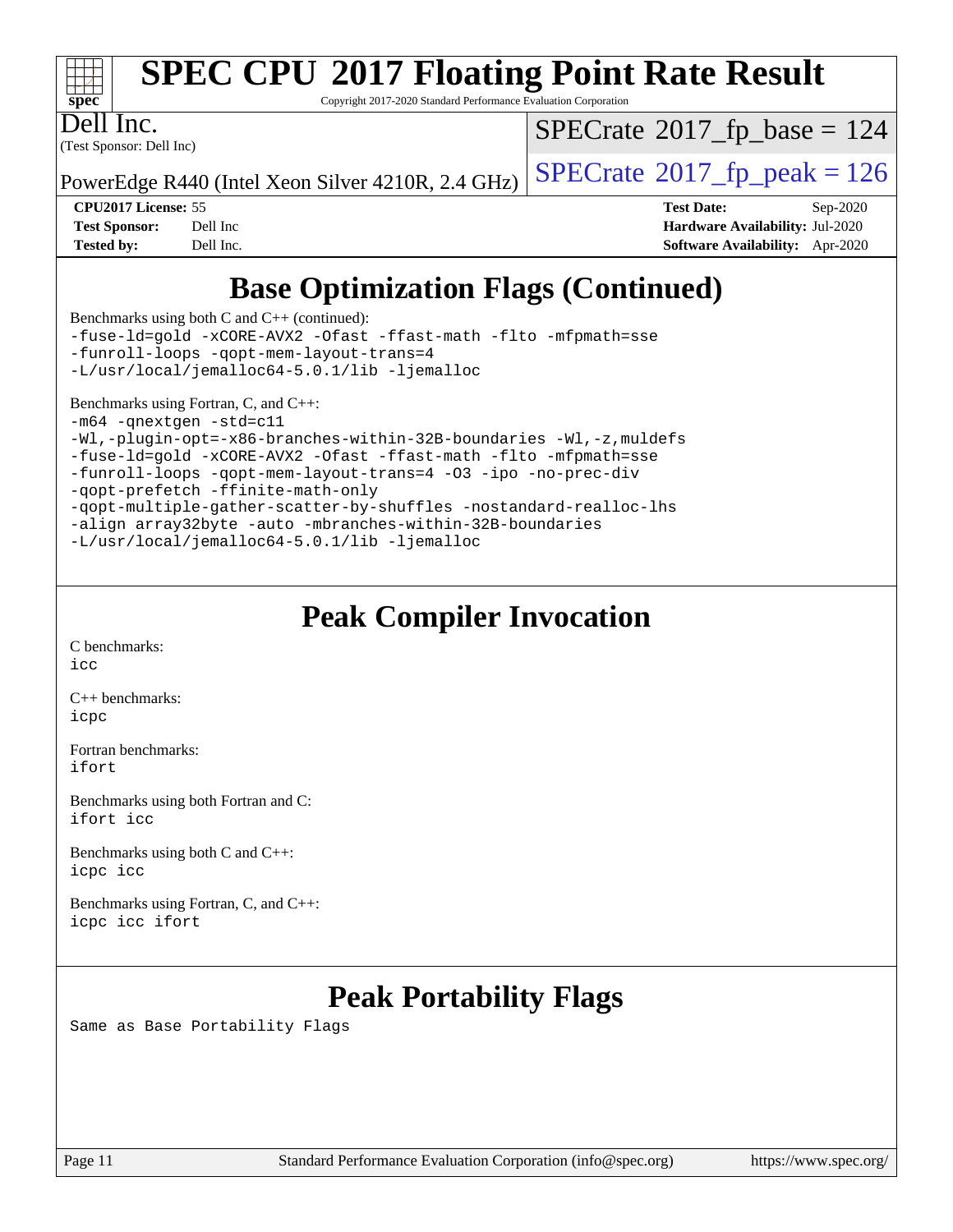| <b>SPEC CPU®2017 Floating Point Rate Result</b><br>Copyright 2017-2020 Standard Performance Evaluation Corporation<br>spec <sup>®</sup>                                                                                                                                                                                                                                                      |                                                                                                     |  |  |  |
|----------------------------------------------------------------------------------------------------------------------------------------------------------------------------------------------------------------------------------------------------------------------------------------------------------------------------------------------------------------------------------------------|-----------------------------------------------------------------------------------------------------|--|--|--|
| Dell Inc.<br>(Test Sponsor: Dell Inc)                                                                                                                                                                                                                                                                                                                                                        | $SPECrate^{\circ}2017$ _fp_base = 124                                                               |  |  |  |
| PowerEdge R440 (Intel Xeon Silver 4210R, 2.4 GHz)                                                                                                                                                                                                                                                                                                                                            | $SPECrate^{\circ}2017$ _fp_peak = 126                                                               |  |  |  |
| CPU2017 License: 55<br><b>Test Sponsor:</b><br>Dell Inc<br><b>Tested by:</b><br>Dell Inc.                                                                                                                                                                                                                                                                                                    | <b>Test Date:</b><br>Sep-2020<br>Hardware Availability: Jul-2020<br>Software Availability: Apr-2020 |  |  |  |
| <b>Peak Optimization Flags</b>                                                                                                                                                                                                                                                                                                                                                               |                                                                                                     |  |  |  |
| C benchmarks:                                                                                                                                                                                                                                                                                                                                                                                |                                                                                                     |  |  |  |
| $519.$ lbm_r: basepeak = yes                                                                                                                                                                                                                                                                                                                                                                 |                                                                                                     |  |  |  |
| $538.\text{imagick}_r: \text{basepeak} = \text{yes}$                                                                                                                                                                                                                                                                                                                                         |                                                                                                     |  |  |  |
| $544$ .nab_r: basepeak = yes                                                                                                                                                                                                                                                                                                                                                                 |                                                                                                     |  |  |  |
| $C_{++}$ benchmarks:                                                                                                                                                                                                                                                                                                                                                                         |                                                                                                     |  |  |  |
| $508$ .namd_r: basepeak = yes                                                                                                                                                                                                                                                                                                                                                                |                                                                                                     |  |  |  |
| 510.parest_r: -m64 -qnextgen<br>-Wl,-plugin-opt=-x86-branches-within-32B-boundaries<br>-Wl,-z, muldefs -fuse-ld=gold -xCORE-AVX2 -Ofast<br>-ffast-math -flto -mfpmath=sse -funroll-loops<br>-qopt-mem-layout-trans=4 -L/usr/local/jemalloc64-5.0.1/lib<br>$-lj$ emalloc                                                                                                                      |                                                                                                     |  |  |  |
| Fortran benchmarks:                                                                                                                                                                                                                                                                                                                                                                          |                                                                                                     |  |  |  |
| 503.bwaves_r: -m64 -Wl,-plugin-opt=-x86-branches-within-32B-boundaries<br>-Wl,-z, muldefs -fuse-ld=gold -xCORE-AVX2 -03 -ipo<br>-no-prec-div -qopt-prefetch -ffinite-math-only<br>-qopt-multiple-gather-scatter-by-shuffles<br>-gopt-mem-layout-trans=4 -nostandard-realloc-lhs<br>-align array32byte -auto -mbranches-within-32B-boundaries<br>-L/usr/local/jemalloc64-5.0.1/lib -ljemalloc |                                                                                                     |  |  |  |
| $549$ .fotonik $3d$ _r: basepeak = yes                                                                                                                                                                                                                                                                                                                                                       |                                                                                                     |  |  |  |
| 554.roms_r: Same as 503.bwaves_r                                                                                                                                                                                                                                                                                                                                                             |                                                                                                     |  |  |  |
| Benchmarks using both Fortran and C:                                                                                                                                                                                                                                                                                                                                                         |                                                                                                     |  |  |  |
| $521.wrf_r: -prof-gen(pass 1) -prof-use(pass 2) -xCORE-AVX2 -03 -ipo$<br>-no-prec-div -qopt-prefetch -ffinite-math-only<br>-qopt-multiple-gather-scatter-by-shuffles<br>-qopt-mem-layout-trans=4 -mbranches-within-32B-boundaries<br>-nostandard-realloc-lhs -align array32byte -auto<br>-L/usr/local/jemalloc64-5.0.1/lib -ljemalloc                                                        |                                                                                                     |  |  |  |
| $527.cam4_r$ : basepeak = yes                                                                                                                                                                                                                                                                                                                                                                |                                                                                                     |  |  |  |
| Benchmarks using both C and C++:                                                                                                                                                                                                                                                                                                                                                             |                                                                                                     |  |  |  |
| (Continued on next page)                                                                                                                                                                                                                                                                                                                                                                     |                                                                                                     |  |  |  |